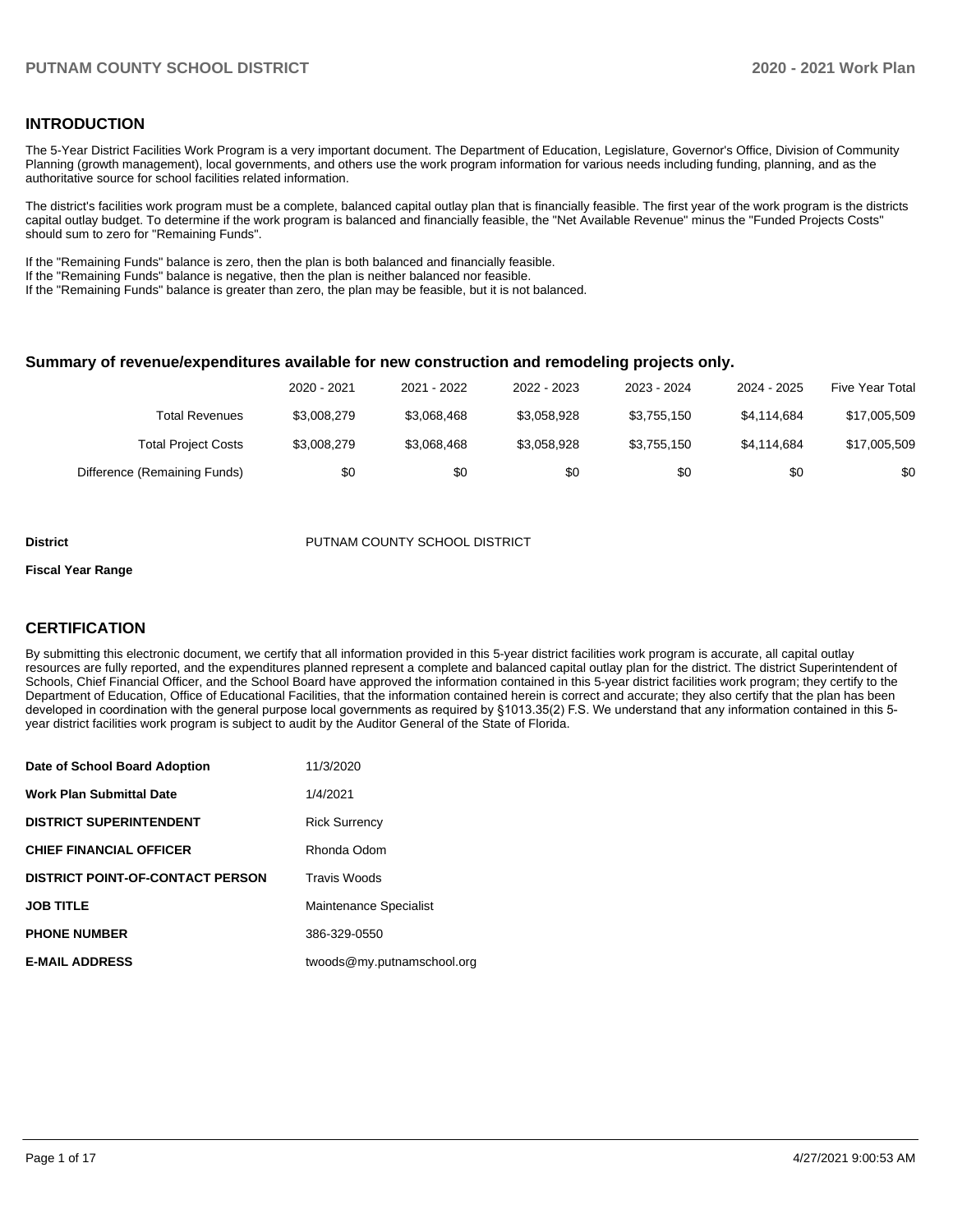# **Expenditures**

### **Expenditure for Maintenance, Repair and Renovation from 1.50-Mills and PECO**

Annually, prior to the adoption of the district school budget, each school board must prepare a tentative district facilities work program that includes a schedule of major repair and renovation projects necessary to maintain the educational and ancillary facilities of the district.

|                | Item                                                                                                                                                                                                                                                                                                                                                                                                                                                                                                                                                                                                                                                                                                                                                                                                    | 2020 - 2021<br><b>Actual Budget</b> | 2021 - 2022<br>Projected | 2022 - 2023<br>Projected | 2023 - 2024<br>Projected | 2024 - 2025<br>Projected | <b>Total</b> |  |  |  |  |
|----------------|---------------------------------------------------------------------------------------------------------------------------------------------------------------------------------------------------------------------------------------------------------------------------------------------------------------------------------------------------------------------------------------------------------------------------------------------------------------------------------------------------------------------------------------------------------------------------------------------------------------------------------------------------------------------------------------------------------------------------------------------------------------------------------------------------------|-------------------------------------|--------------------------|--------------------------|--------------------------|--------------------------|--------------|--|--|--|--|
| <b>HVAC</b>    |                                                                                                                                                                                                                                                                                                                                                                                                                                                                                                                                                                                                                                                                                                                                                                                                         | \$500.000                           | \$400,000                | \$250.000                | \$250,000                | \$250,000                | \$1,650,000  |  |  |  |  |
|                | Locations: BROWNING PEARCE ELEMENTARY (NEW), BROWNING PEARCE ELEMENTARY (OLD), C H PRICE MIDDLE, C.L. Overturf sixth Grade<br>Center, CRESCENT CITY HIGH SCHOOL, DISTRICT RESOURCE CENTER, ELEANOR H MILLER SCHOOL, GEORGE C. MILLER MIDDLE<br>SCHOOL, INTERLACHEN ELEMENTARY, INTERLACHEN SENIOR HIGH, JAMES A LONG ELEMENTARY, KELLEY SMITH ELEMENTARY,<br>MELLON ELEMENTARY, MELROSE ELEMENTARY, MIDDLETON BURNEY ELEMENTARY, NORTH EAST FLORIDA EDUCATION<br>CONSORTIUM, OCHWILLA ELEMENTARY, PALATKA SENIOR HIGH, PUTNAM SUPERINTENDENT'S OFFICE (OLD), Q.I. ROBERTS<br>JUNIOR SENIOR HIGH SCHOOL, ROBERT H JENKINS JR MIDDLE, SCHOOL MAINTENANCE, WILLIAM D MOSELEY ELEMENTARY<br>(OLD), William D. Moseley Elementary (NEW) (aka River Breeze)                                                   |                                     |                          |                          |                          |                          |              |  |  |  |  |
| Flooring       |                                                                                                                                                                                                                                                                                                                                                                                                                                                                                                                                                                                                                                                                                                                                                                                                         | \$100,000                           | \$100,000                | \$125,000                | \$50,000                 | \$50,000                 | \$425,000    |  |  |  |  |
|                | Locations: BROWNING PEARCE ELEMENTARY (NEW), BROWNING PEARCE ELEMENTARY (OLD), C H PRICE MIDDLE, C.L. Overturf sixth Grade<br>Center, CRESCENT CITY HIGH SCHOOL, DISTRICT RESOURCE CENTER, ELEANOR H MILLER SCHOOL, GEORGE C. MILLER MIDDLE<br>SCHOOL, INTERLACHEN ELEMENTARY, INTERLACHEN SENIOR HIGH, JAMES A LONG ELEMENTARY, KELLEY SMITH ELEMENTARY,<br>MELLON ELEMENTARY, MELROSE ELEMENTARY, MIDDLETON BURNEY ELEMENTARY, NORTH EAST FLORIDA EDUCATION<br>CONSORTIUM, OCHWILLA ELEMENTARY, PALATKA SENIOR HIGH, PUTNAM SUPERINTENDENT'S OFFICE (OLD), Q.I. ROBERTS<br>JUNIOR SENIOR HIGH SCHOOL, ROBERT H JENKINS JR MIDDLE, SCHOOL MAINTENANCE, WILLIAM D MOSELEY ELEMENTARY<br>(OLD), William D. Moseley Elementary (NEW) (aka River Breeze)                                                   |                                     |                          |                          |                          |                          |              |  |  |  |  |
| Roofing        |                                                                                                                                                                                                                                                                                                                                                                                                                                                                                                                                                                                                                                                                                                                                                                                                         | \$400,000                           | \$225,000                | \$225,000                | \$300,000                | \$300,000                | \$1,450,000  |  |  |  |  |
| Locations:     | BROWNING PEARCE ELEMENTARY (NEW), BROWNING PEARCE ELEMENTARY (OLD), C H PRICE MIDDLE, C.L. Overturf sixth Grade<br>Center, CRESCENT CITY HIGH SCHOOL, DISTRICT RESOURCE CENTER, ELEANOR H MILLER SCHOOL, GEORGE C. MILLER MIDDLE<br>SCHOOL, INTERLACHEN ELEMENTARY, INTERLACHEN SENIOR HIGH, JAMES A LONG ELEMENTARY, KELLEY SMITH ELEMENTARY,<br>MELLON ELEMENTARY, MELROSE ELEMENTARY, MIDDLETON BURNEY ELEMENTARY, NORTH EAST FLORIDA EDUCATION<br>CONSORTIUM, OCHWILLA ELEMENTARY, PALATKA SENIOR HIGH, PUTNAM SUPERINTENDENT'S OFFICE (OLD), Q.I. ROBERTS<br>JUNIOR SENIOR HIGH SCHOOL, ROBERT H JENKINS JR MIDDLE, SCHOOL MAINTENANCE, WILLIAM D MOSELEY ELEMENTARY<br>(OLD), William D. Moselev Elementary (NEW) (aka River Breeze)                                                              |                                     |                          |                          |                          |                          |              |  |  |  |  |
| Safety to Life |                                                                                                                                                                                                                                                                                                                                                                                                                                                                                                                                                                                                                                                                                                                                                                                                         | \$150,000                           | \$100,000                | \$100,000                | \$100.000                | \$100,000                | \$550,000    |  |  |  |  |
| Locations:     | BROWNING PEARCE ELEMENTARY (NEW), BROWNING PEARCE ELEMENTARY (OLD), C H PRICE MIDDLE, C.L. Overturf sixth Grade<br>Center, CRESCENT CITY HIGH SCHOOL, DISTRICT RESOURCE CENTER, ELEANOR H MILLER SCHOOL, GEORGE C. MILLER MIDDLE<br>SCHOOL, INTERLACHEN ELEMENTARY, INTERLACHEN SENIOR HIGH, JAMES A LONG ELEMENTARY, KELLEY SMITH ELEMENTARY,<br>MELLON ELEMENTARY, MELROSE ELEMENTARY, MIDDLETON BURNEY ELEMENTARY, NORTH EAST FLORIDA EDUCATION<br>CONSORTIUM, OCHWILLA ELEMENTARY, PALATKA SENIOR HIGH, PUTNAM SUPERINTENDENT'S OFFICE (OLD), Q.I. ROBERTS<br>JUNIOR SENIOR HIGH SCHOOL, ROBERT H JENKINS JR MIDDLE, SCHOOL MAINTENANCE, WILLIAM D MOSELEY ELEMENTARY<br>(OLD), William D. Moseley Elementary (NEW) (aka River Breeze)                                                              |                                     |                          |                          |                          |                          |              |  |  |  |  |
| Fencing        |                                                                                                                                                                                                                                                                                                                                                                                                                                                                                                                                                                                                                                                                                                                                                                                                         | \$55,000                            | \$25,000                 | \$25,000                 | \$25,000                 | \$25,000                 | \$155,000    |  |  |  |  |
| Locations:     | BROWNING PEARCE ELEMENTARY (NEW), BROWNING PEARCE ELEMENTARY (OLD), C H PRICE MIDDLE, C.L. Overturf sixth Grade<br>Center, CRESCENT CITY HIGH SCHOOL, DISTRICT RESOURCE CENTER, ELEANOR H MILLER SCHOOL, GEORGE C. MILLER MIDDLE<br>SCHOOL. INTERLACHEN ELEMENTARY. INTERLACHEN SENIOR HIGH. JAMES A LONG ELEMENTARY. KELLEY SMITH ELEMENTARY.<br>MELLON ELEMENTARY, MELROSE ELEMENTARY, MIDDLETON BURNEY ELEMENTARY, NORTH EAST FLORIDA EDUCATION<br>CONSORTIUM, OCHWILLA ELEMENTARY, PALATKA SENIOR HIGH, PUTNAM SUPERINTENDENT'S OFFICE (OLD), Q.I. ROBERTS<br>JUNIOR SENIOR HIGH SCHOOL, ROBERT H JENKINS JR MIDDLE, SCHOOL MAINTENANCE, WILLIAM D MOSELEY ELEMENTARY<br>(OLD), William D. Moseley Elementary (NEW) (aka River Breeze)                                                              |                                     |                          |                          |                          |                          |              |  |  |  |  |
| Parking        |                                                                                                                                                                                                                                                                                                                                                                                                                                                                                                                                                                                                                                                                                                                                                                                                         | \$200,000                           | \$200,000                | \$130,000                | \$200,000                | \$200,000                | \$930,000    |  |  |  |  |
| Locations:     | BROWNING PEARCE ELEMENTARY (NEW), BROWNING PEARCE ELEMENTARY (OLD), C H PRICE MIDDLE, C.L. Overturf sixth Grade<br>Center, CRESCENT CITY HIGH SCHOOL, DISTRICT RESOURCE CENTER, ELEANOR H MILLER SCHOOL, GEORGE C. MILLER MIDDLE<br>SCHOOL, INTERLACHEN ELEMENTARY, INTERLACHEN SENIOR HIGH, JAMES A LONG ELEMENTARY, KELLEY SMITH ELEMENTARY,<br>MELLON ELEMENTARY, MELROSE ELEMENTARY, MIDDLETON BURNEY ELEMENTARY, NORTH EAST FLORIDA EDUCATION<br>CONSORTIUM, OCHWILLA ELEMENTARY, PALATKA SENIOR HIGH, PUTNAM SUPERINTENDENT'S OFFICE (NEW), PUTNAM<br>SUPERINTENDENT'S OFFICE (OLD), PUTNAM Transportation, Q.I. ROBERTS JUNIOR SENIOR HIGH SCHOOL, ROBERT H JENKINS JR<br>MIDDLE, SCHOOL MAINTENANCE, WILLIAM D MOSELEY ELEMENTARY (OLD), William D. Moseley Elementary (NEW) (aka River Breeze) |                                     |                          |                          |                          |                          |              |  |  |  |  |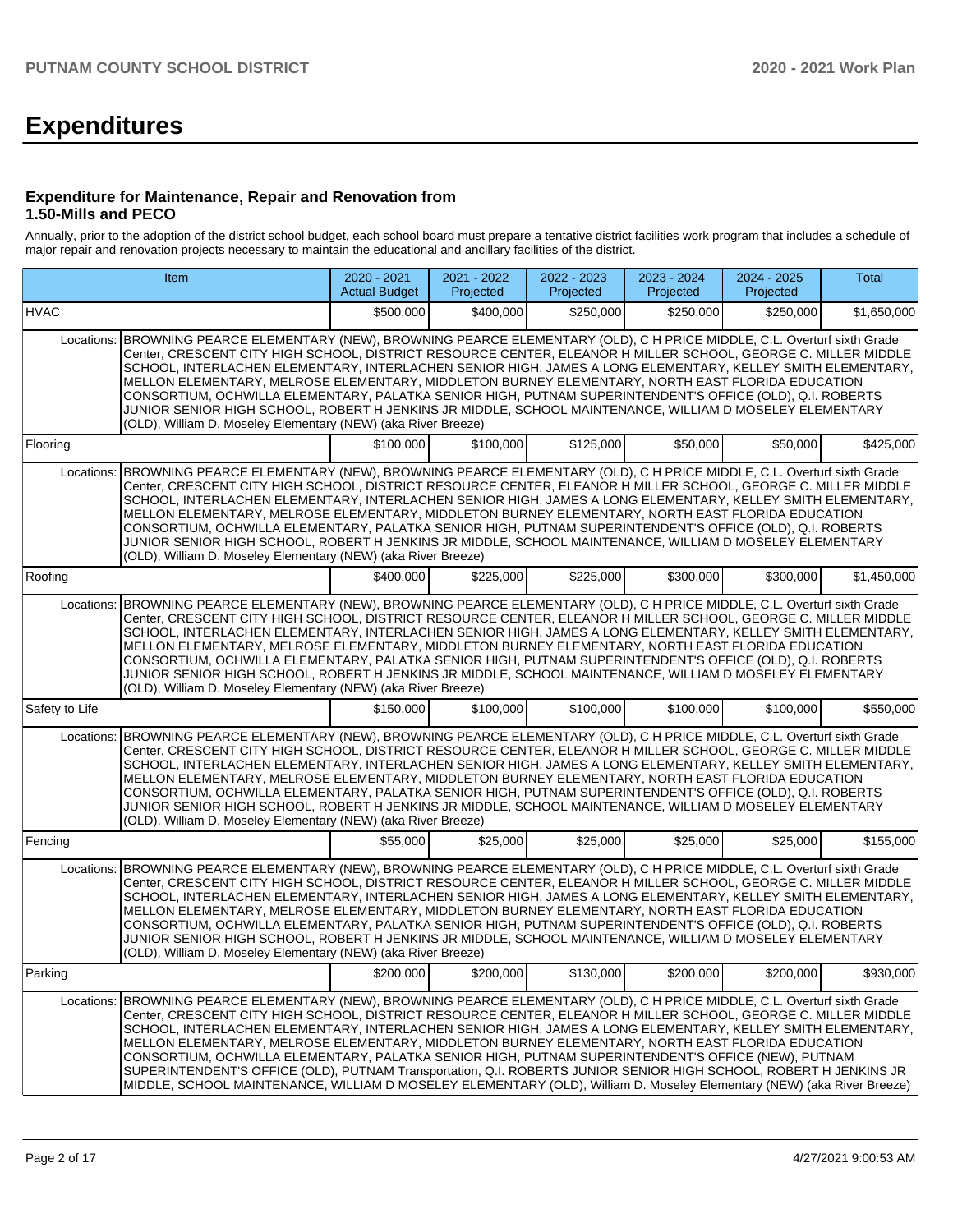| Electrical                       |                                                                                                                                                                                                                                                                                                                                                                                                                                                                                                                                                                                                                                                                                                                                                                                                         | \$100,000   | \$100,000   | \$100,000   | \$100,000   | \$100,000   | \$500,000   |
|----------------------------------|---------------------------------------------------------------------------------------------------------------------------------------------------------------------------------------------------------------------------------------------------------------------------------------------------------------------------------------------------------------------------------------------------------------------------------------------------------------------------------------------------------------------------------------------------------------------------------------------------------------------------------------------------------------------------------------------------------------------------------------------------------------------------------------------------------|-------------|-------------|-------------|-------------|-------------|-------------|
| Locations:                       | BROWNING PEARCE ELEMENTARY (NEW), BROWNING PEARCE ELEMENTARY (OLD), C H PRICE MIDDLE, C.L. Overturf sixth Grade<br>Center, CRESCENT CITY HIGH SCHOOL, DISTRICT RESOURCE CENTER, ELEANOR H MILLER SCHOOL, GEORGE C. MILLER MIDDLE<br>SCHOOL, INTERLACHEN ELEMENTARY, INTERLACHEN SENIOR HIGH, JAMES A LONG ELEMENTARY, KELLEY SMITH ELEMENTARY,<br>MELLON ELEMENTARY, MELROSE ELEMENTARY, MIDDLETON BURNEY ELEMENTARY, NORTH EAST FLORIDA EDUCATION<br>CONSORTIUM, OCHWILLA ELEMENTARY, PALATKA SENIOR HIGH, PUTNAM SUPERINTENDENT'S OFFICE (OLD), Q.I. ROBERTS<br>JUNIOR SENIOR HIGH SCHOOL, ROBERT H JENKINS JR MIDDLE, SCHOOL MAINTENANCE, WILLIAM D MOSELEY ELEMENTARY<br>(OLD), William D. Moseley Elementary (NEW) (aka River Breeze)                                                              |             |             |             |             |             |             |
| Fire Alarm                       |                                                                                                                                                                                                                                                                                                                                                                                                                                                                                                                                                                                                                                                                                                                                                                                                         | \$100,000   | \$100,000   | \$100,000   | \$100,000   | \$100,000   | \$500,000   |
| Locations:                       | BROWNING PEARCE ELEMENTARY (NEW), BROWNING PEARCE ELEMENTARY (OLD), C H PRICE MIDDLE, C.L. Overturf sixth Grade<br>Center, CRESCENT CITY HIGH SCHOOL, DISTRICT RESOURCE CENTER, ELEANOR H MILLER SCHOOL, GEORGE C. MILLER MIDDLE<br>SCHOOL, INTERLACHEN ELEMENTARY, INTERLACHEN SENIOR HIGH, JAMES A LONG ELEMENTARY, KELLEY SMITH ELEMENTARY,<br>MELLON ELEMENTARY, MELROSE ELEMENTARY, MIDDLETON BURNEY ELEMENTARY, NORTH EAST FLORIDA EDUCATION<br>CONSORTIUM, OCHWILLA ELEMENTARY, PALATKA SENIOR HIGH, PUTNAM SUPERINTENDENT'S OFFICE (OLD), Q.I. ROBERTS<br>JUNIOR SENIOR HIGH SCHOOL, ROBERT H JENKINS JR MIDDLE, SCHOOL MAINTENANCE, WILLIAM D MOSELEY ELEMENTARY<br>(OLD), William D. Moseley Elementary (NEW) (aka River Breeze)                                                              |             |             |             |             |             |             |
| Telephone/Intercom System        |                                                                                                                                                                                                                                                                                                                                                                                                                                                                                                                                                                                                                                                                                                                                                                                                         | \$0         | \$0         | \$0         | \$0         | \$0         | \$0         |
|                                  | Locations: No Locations for this expenditure.                                                                                                                                                                                                                                                                                                                                                                                                                                                                                                                                                                                                                                                                                                                                                           |             |             |             |             |             |             |
| <b>Closed Circuit Television</b> |                                                                                                                                                                                                                                                                                                                                                                                                                                                                                                                                                                                                                                                                                                                                                                                                         | \$0         | \$0         | \$0         | \$0         | \$0         | \$0         |
|                                  | Locations: No Locations for this expenditure.                                                                                                                                                                                                                                                                                                                                                                                                                                                                                                                                                                                                                                                                                                                                                           |             |             |             |             |             |             |
| Paint                            |                                                                                                                                                                                                                                                                                                                                                                                                                                                                                                                                                                                                                                                                                                                                                                                                         | \$70,000    | \$50,000    | \$50,000    | \$50,000    | \$50,000    | \$270,000   |
| Locations:                       | BROWNING PEARCE ELEMENTARY (NEW), BROWNING PEARCE ELEMENTARY (OLD), C H PRICE MIDDLE, C.L. Overturf sixth Grade<br>Center, CRESCENT CITY HIGH SCHOOL, DISTRICT RESOURCE CENTER, ELEANOR H MILLER SCHOOL, GEORGE C. MILLER MIDDLE<br>SCHOOL, INTERLACHEN ELEMENTARY, INTERLACHEN SENIOR HIGH, JAMES A LONG ELEMENTARY, KELLEY SMITH ELEMENTARY,<br>MELLON ELEMENTARY, MELROSE ELEMENTARY, MIDDLETON BURNEY ELEMENTARY, NORTH EAST FLORIDA EDUCATION<br>CONSORTIUM, OCHWILLA ELEMENTARY, PALATKA SENIOR HIGH, PUTNAM SUPERINTENDENT'S OFFICE (NEW), PUTNAM<br>SUPERINTENDENT'S OFFICE (OLD), PUTNAM Transportation, Q.I. ROBERTS JUNIOR SENIOR HIGH SCHOOL, ROBERT H JENKINS JR<br>MIDDLE, SCHOOL MAINTENANCE, WILLIAM D MOSELEY ELEMENTARY (OLD), William D. Moseley Elementary (NEW) (aka River Breeze) |             |             |             |             |             |             |
| Maintenance/Repair               |                                                                                                                                                                                                                                                                                                                                                                                                                                                                                                                                                                                                                                                                                                                                                                                                         | \$500,000   | \$500,000   | \$500,000   | \$500,000   | \$500,000   | \$2,500,000 |
| Locations:                       | BROWNING PEARCE ELEMENTARY (NEW), BROWNING PEARCE ELEMENTARY (OLD), C H PRICE MIDDLE, C.L. Overturf sixth Grade<br>Center, CRESCENT CITY HIGH SCHOOL, DISTRICT RESOURCE CENTER, ELEANOR H MILLER SCHOOL, GEORGE C. MILLER MIDDLE<br>SCHOOL, INTERLACHEN ELEMENTARY, INTERLACHEN SENIOR HIGH, JAMES A LONG ELEMENTARY, KELLEY SMITH ELEMENTARY,<br>MELLON ELEMENTARY, MELROSE ELEMENTARY, MIDDLETON BURNEY ELEMENTARY, NORTH EAST FLORIDA EDUCATION<br>CONSORTIUM, OCHWILLA ELEMENTARY, PALATKA SENIOR HIGH, PUTNAM SUPERINTENDENT'S OFFICE (OLD), Q.I. ROBERTS<br>JUNIOR SENIOR HIGH SCHOOL, ROBERT H JENKINS JR MIDDLE, SCHOOL MAINTENANCE, WILLIAM D MOSELEY ELEMENTARY<br>(OLD), William D. Moseley Elementary (NEW) (aka River Breeze)                                                              |             |             |             |             |             |             |
|                                  | Sub Total:                                                                                                                                                                                                                                                                                                                                                                                                                                                                                                                                                                                                                                                                                                                                                                                              | \$2,175,000 | \$1,800,000 | \$1,605,000 | \$1,675,000 | \$1,675,000 | \$8,930,000 |

| <b>PECO</b><br>Maintenance Expenditures | \$0         | \$0         | \$0         | \$0         | ሶስ<br>ъU    | \$0         |
|-----------------------------------------|-------------|-------------|-------------|-------------|-------------|-------------|
| 1.50 Mill Sub Total: İ                  | \$2,325,000 | \$1,950,000 | \$1,755,000 | \$1,825,000 | \$1,825,000 | \$9,680,000 |

| Other Items                                                                                                                                                                                                                                                                                                                                                                                                                                                                                                                                                                                                                                                                                                                                                                                                          | $2020 - 2021$<br><b>Actual Budget</b> | $2021 - 2022$<br>Projected | $2022 - 2023$<br>Projected | $2023 - 2024$<br>Projected | $2024 - 2025$<br>Projected | Total       |
|----------------------------------------------------------------------------------------------------------------------------------------------------------------------------------------------------------------------------------------------------------------------------------------------------------------------------------------------------------------------------------------------------------------------------------------------------------------------------------------------------------------------------------------------------------------------------------------------------------------------------------------------------------------------------------------------------------------------------------------------------------------------------------------------------------------------|---------------------------------------|----------------------------|----------------------------|----------------------------|----------------------------|-------------|
| <b>Safety And Security</b>                                                                                                                                                                                                                                                                                                                                                                                                                                                                                                                                                                                                                                                                                                                                                                                           | \$150,000                             | \$150,000                  | \$150,000                  | \$150,000                  | \$150,000                  | \$750,000   |
| Locations BROWNING PEARCE ELEMENTARY (NEW), BROWNING PEARCE ELEMENTARY (OLD), C H PRICE MIDDLE, C.L. Overturf sixth Grade<br>Center, CRESCENT CITY HIGH SCHOOL, DISTRICT RESOURCE CENTER, ELEANOR H MILLER SCHOOL, GEORGE C. MILLER<br>MIDDLE SCHOOL, INTERLACHEN ELEMENTARY, INTERLACHEN SENIOR HIGH, JAMES A LONG ELEMENTARY, KELLEY SMITH<br>ELEMENTARY, MELLON ELEMENTARY, MELROSE ELEMENTARY, MIDDLETON BURNEY ELEMENTARY, NORTH EAST FLORIDA<br>EDUCATION CONSORTIUM, OCHWILLA ELEMENTARY, PALATKA SENIOR HIGH, PUTNAM SUPERINTENDENT'S OFFICE (NEW),<br>PUTNAM SUPERINTENDENT'S OFFICE (OLD), PUTNAM Transportation, Q.I. ROBERTS JUNIOR SENIOR HIGH SCHOOL, ROBERT H<br>JENKINS JR MIDDLE, SCHOOL MAINTENANCE, WILLIAM D MOSELEY ELEMENTARY (OLD), William D. Moseley Elementary (NEW)<br>(aka River Breeze) |                                       |                            |                            |                            |                            |             |
| Total:                                                                                                                                                                                                                                                                                                                                                                                                                                                                                                                                                                                                                                                                                                                                                                                                               | \$2,325,000                           | \$1,950,000                | \$1,755,000                | \$1,825,000                | \$1,825,000                | \$9,680,000 |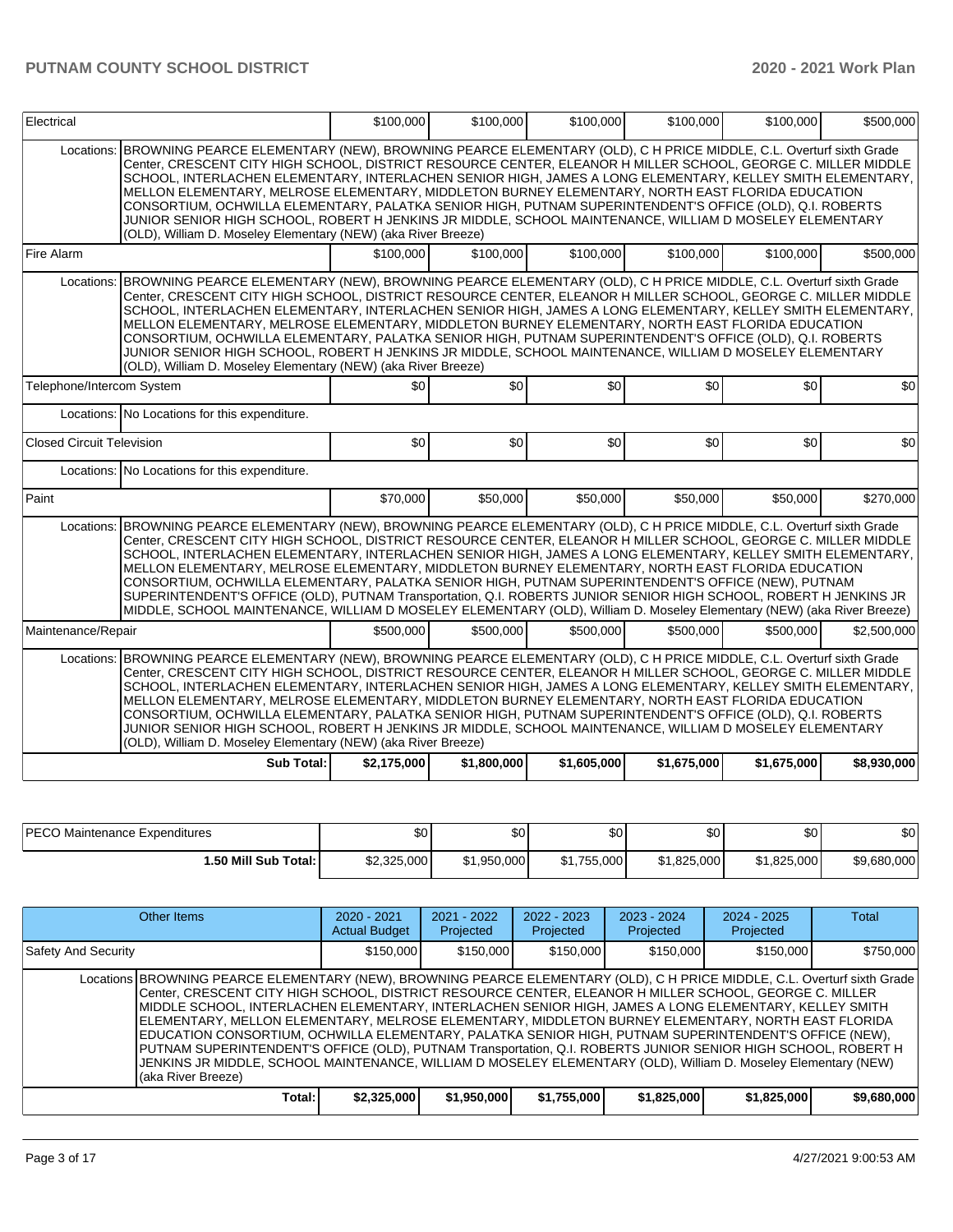# **Local 1.50 Mill Expenditure For Maintenance, Repair and Renovation**

Anticipated expenditures expected from local funding sources over the years covered by the current work plan.

| Item                                                         | 2020 - 2021<br><b>Actual Budget</b> | 2021 - 2022<br>Projected | 2022 - 2023<br>Projected | 2023 - 2024<br>Projected | $2024 - 2025$<br>Projected | <b>Total</b> |
|--------------------------------------------------------------|-------------------------------------|--------------------------|--------------------------|--------------------------|----------------------------|--------------|
| Remaining Maint and Repair from 1.5 Mills                    | \$2,325,000                         | \$1,950,000              | \$1,755,000              | \$1,825,000              | \$1,825,000                | \$9,680,000  |
| Maintenance/Repair Salaries                                  | \$1,967,294                         | \$1,935,000              | \$1,935,000              | \$1,935,000              | \$1,935,000                | \$9,707,294  |
| <b>School Bus Purchases</b>                                  | \$100,000                           | \$200,000                | \$200,000                | \$200,000                | \$200,000                  | \$900,000    |
| <b>Other Vehicle Purchases</b>                               | \$60,000                            | \$70,000                 | \$60,000                 | \$70,000                 | \$70,000                   | \$330,000    |
| <b>Capital Outlay Equipment</b>                              | \$558,663                           | \$100,000                | \$100,000                | \$100,000                | \$100,000                  | \$958,663    |
| <b>Rent/Lease Payments</b>                                   | \$0                                 | \$0                      | \$0                      | \$0                      | \$0                        | \$0          |
| <b>COP Debt Service</b>                                      | \$0                                 | \$0                      | \$0                      | \$0                      | \$0                        | \$0          |
| Rent/Lease Relocatables                                      | \$0                                 | \$30,000                 | \$30,000                 | \$30,000                 | \$30,000                   | \$120,000    |
| <b>Environmental Problems</b>                                | \$0                                 | \$0                      | \$0                      | \$0                      | \$0                        | \$0          |
| s.1011.14 Debt Service                                       | \$997,396                           | \$997,396                | \$997,396                | \$541,063                | \$541,063                  | \$4,074,314  |
| <b>Special Facilities Construction Account</b>               | \$0                                 | \$0                      | \$0                      | \$0                      | \$0                        | \$0          |
| Premiums for Property Casualty Insurance - 1011.71<br>(4a,b) | \$591,278                           | \$505,000                | \$505,000                | \$505,000                | \$505,000                  | \$2,611,278  |
| Qualified School Construction Bonds (QSCB)                   | \$0                                 | \$0                      | \$0                      | \$0                      | \$0                        | \$0          |
| Qualified Zone Academy Bonds (QZAB)                          | \$0                                 | \$0                      | \$0                      | \$0                      | \$0                        | \$0          |
| Maint. Dept. non-salary/benefits annual expenses             | \$1,665,000                         | \$1,665,000              | \$1,665,000              | \$1,665,000              | \$1,665,000                | \$8,325,000  |
| Discretionary capital to schools                             | \$400,000                           | \$400,000                | \$400,000                | \$400,000                | \$400,000                  | \$2,000,000  |
| <b>Local Expenditure Totals:</b>                             | \$8,664,631                         | \$7,852,396              | \$7,647,396              | \$7,271,063              | \$7,271,063                | \$38,706,549 |

# **Revenue**

### **1.50 Mill Revenue Source**

Schedule of Estimated Capital Outlay Revenue from each currently approved source which is estimated to be available for expenditures on the projects included in the tentative district facilities work program. All amounts are NET after considering carryover balances, interest earned, new COP's, 1011.14 and 1011.15 loans, etc. Districts cannot use 1.5-Mill funds for salaries except for those explicitly associated with maintenance/repair projects. (1011.71 (5), F.S.)

| <b>Item</b>                                                                       | Fund         | $2020 - 2021$<br><b>Actual Value</b> | 2021 - 2022<br>Projected | $2022 - 2023$<br>Projected | $2023 - 2024$<br>Projected | $2024 - 2025$<br>Projected | Total            |
|-----------------------------------------------------------------------------------|--------------|--------------------------------------|--------------------------|----------------------------|----------------------------|----------------------------|------------------|
| $(1)$ Non-exempt property<br>lassessed valuation                                  |              | \$4,965,216,134                      | \$5,125,216,857          | \$5,323,452,733            | \$5,545,598,030            | \$5,795,274,565            | \$26,754,758,319 |
| $(2)$ The Millage projected for<br>discretionary capital outlay per<br>ls.1011.71 |              | 1.50                                 | 1.50                     | 1.50                       | 1.50                       | 1.50                       |                  |
| (3) Full value of the 1.50-Mill<br>discretionary capital outlay per<br>ls.1011.71 |              | \$8,341,563                          | \$8,610,364              | \$8,943,401                | \$9,316,605                | \$9,736,061                | \$44,947,994     |
| $(4)$ Value of the portion of the 1.50<br>-Mill ACTUALLY levied                   | 370 <b>I</b> | \$7,149,911                          | \$7,380,312              | \$7,665,772                | \$7,985,661                | \$8,345,195                | \$38,526,851     |
| $(5)$ Difference of lines $(3)$ and $(4)$                                         |              | \$1,191,652                          | \$1,230,052              | \$1,277,629                | \$1,330,944                | \$1,390,866                | \$6,421,143      |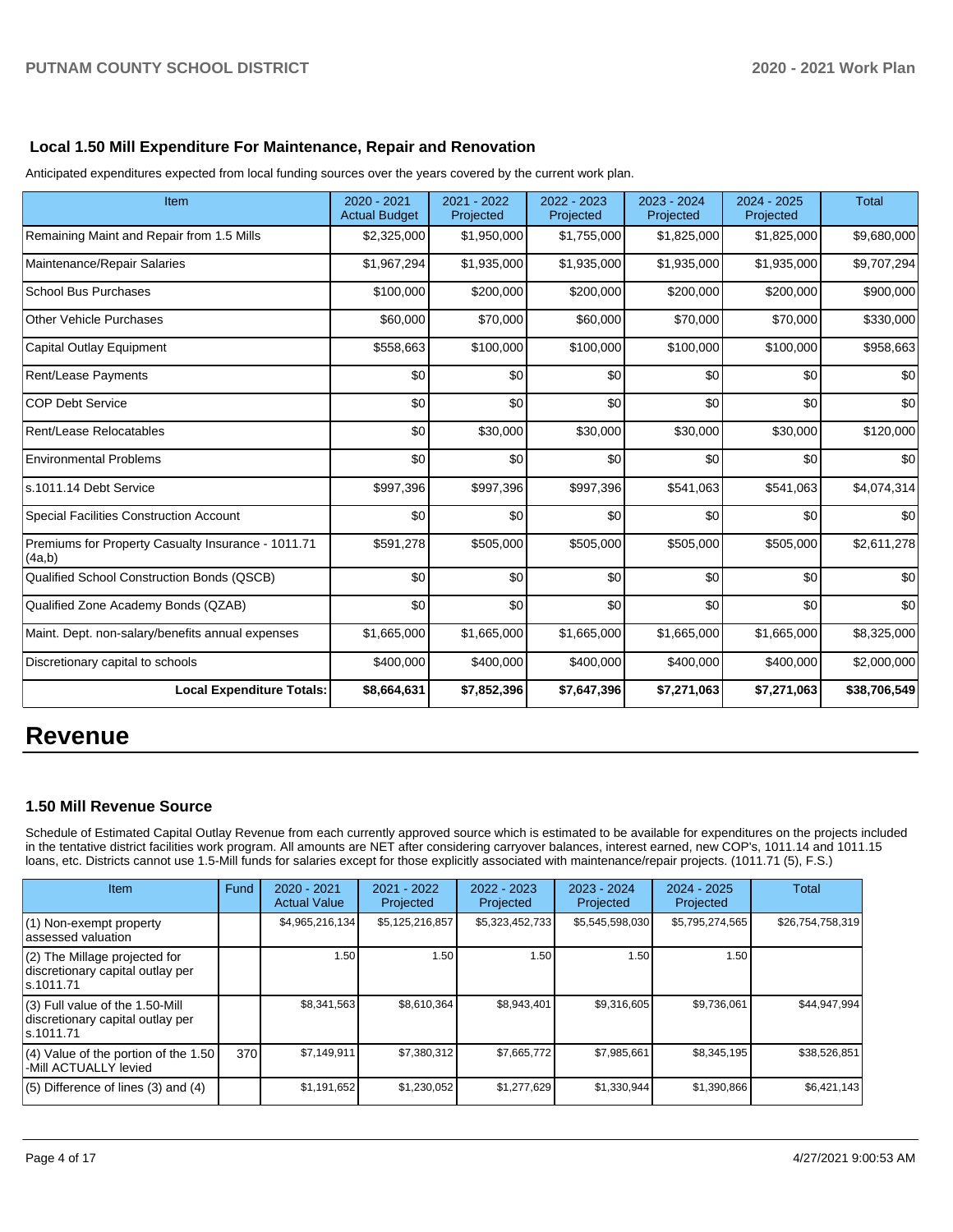# **PECO Revenue Source**

The figure in the row designated "PECO Maintenance" will be subtracted from funds available for new construction because PECO maintenance dollars cannot be used for new construction.

| Item                          | Fund         | 2020 - 2021<br><b>Actual Budget</b> | 2021 - 2022<br>Projected | 2022 - 2023<br>Projected | 2023 - 2024<br>Projected | 2024 - 2025<br>Projected | <b>Total</b> |
|-------------------------------|--------------|-------------------------------------|--------------------------|--------------------------|--------------------------|--------------------------|--------------|
| <b>PECO New Construction</b>  | 340 <b>I</b> | \$0                                 | \$0                      | \$0                      | \$0                      | \$0                      | \$0          |
| PECO Maintenance Expenditures |              | ا 30                                | \$0                      | \$0                      | \$0                      | \$0                      | \$0          |
|                               |              | \$0                                 | \$0                      | \$0                      | \$0                      | \$0                      | \$0          |

# **CO & DS Revenue Source**

Revenue from Capital Outlay and Debt Service funds.

| Item                                      | Fund | 2020 - 2021<br><b>Actual Budget</b> | 2021 - 2022<br>Projected | 2022 - 2023<br>Projected | $2023 - 2024$<br>Projected | 2024 - 2025<br>Projected | Total       |
|-------------------------------------------|------|-------------------------------------|--------------------------|--------------------------|----------------------------|--------------------------|-------------|
| ICO & DS Cash Flow-through<br>Distributed | 360  | \$401.375                           | \$401.375                | \$401.375                | \$401.375                  | \$401.375                | \$2,006,875 |
| ICO & DS Interest on<br>Undistributed CO  | 360  | \$14.177                            | \$14,177                 | \$14.177                 | \$14,177                   | \$14,177                 | \$70,885    |
|                                           |      | \$415,552                           | \$415.552                | \$415.552                | \$415.552                  | \$415.552                | \$2,077,760 |

# **Fair Share Revenue Source**

Nothing reported for this section. All legally binding commitments for proportionate fair-share mitigation for impacts on public school facilities must be included in the 5-year district work program.

### **Sales Surtax Referendum**

Specific information about any referendum for a 1-cent or ½-cent surtax referendum during the previous year.

**Did the school district hold a surtax referendum during the past fiscal year 2019 - 2020?**

No

### **Additional Revenue Source**

Any additional revenue sources

| <b>Item</b>                                                                                     | 2020 - 2021<br><b>Actual Value</b> | 2021 - 2022<br>Projected | 2022 - 2023<br>Projected | 2023 - 2024<br>Projected | $2024 - 2025$<br>Projected | Total |
|-------------------------------------------------------------------------------------------------|------------------------------------|--------------------------|--------------------------|--------------------------|----------------------------|-------|
| Proceeds from a s.1011.14/15 F.S. Loans                                                         | \$0 <sub>1</sub>                   | \$0                      | \$0                      | \$0                      | \$0                        | \$0   |
| District Bonds - Voted local bond<br>referendum proceeds per s.9, Art VII<br>State Constitution | SO I                               | \$0                      | \$0                      | \$0 <sub>1</sub>         | \$0                        | \$0   |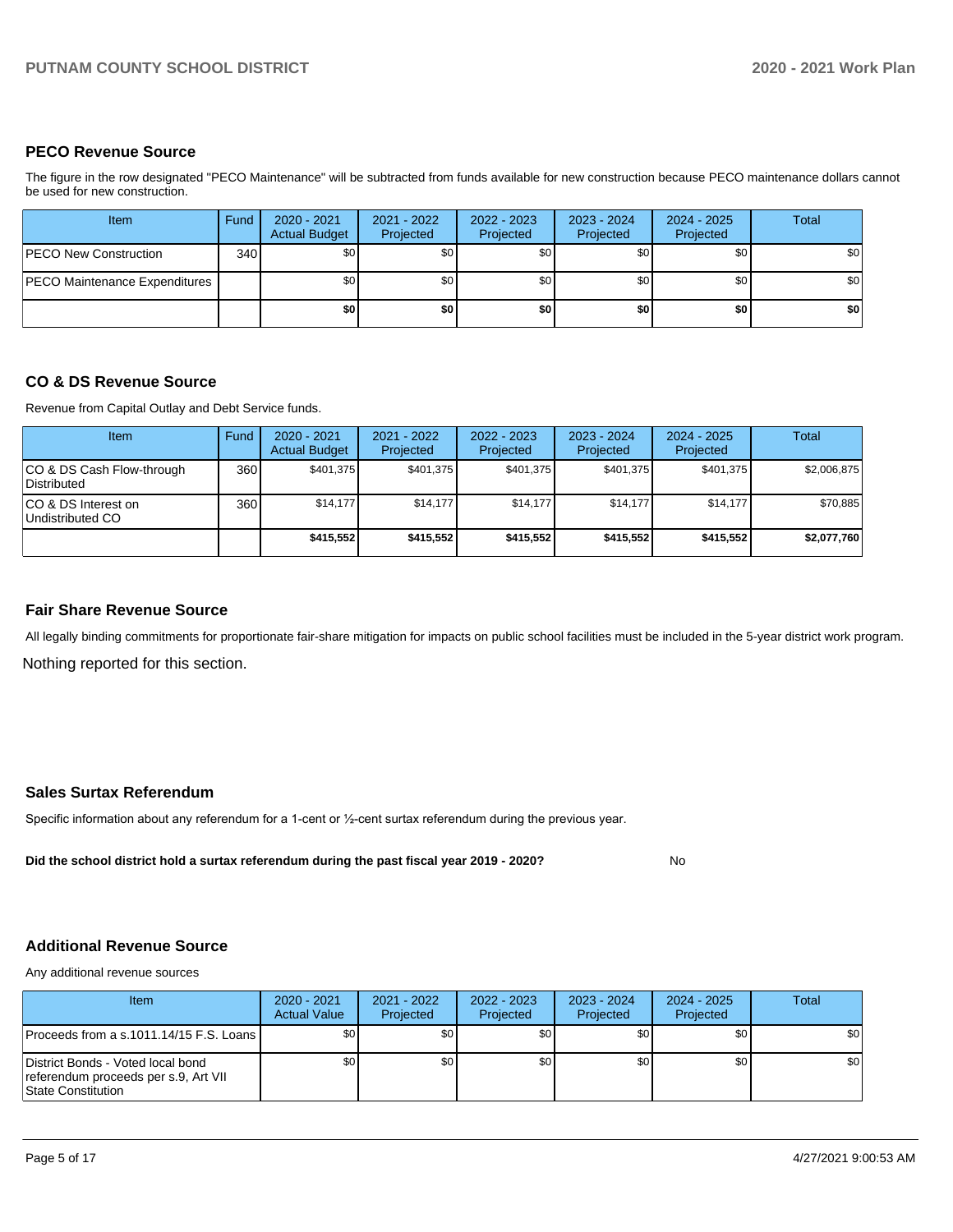| Proceeds from Special Act Bonds                                                                                           | \$0         | \$0         | \$0         | \$0         | \$0         | \$0          |
|---------------------------------------------------------------------------------------------------------------------------|-------------|-------------|-------------|-------------|-------------|--------------|
| Estimated Revenue from CO & DS Bond<br>Sale                                                                               | \$0         | \$0         | \$0         | \$0         | \$0         | \$0          |
| Proceeds from Voted Capital<br>Improvements millage                                                                       | \$0         | \$0         | \$0         | \$0         | \$0         | \$0          |
| Other Revenue for Other Capital Projects                                                                                  | \$0         | \$0         | \$0         | \$0         | \$0         | \$0          |
| Proceeds from 1/2 cent sales surtax<br>authorized by school board                                                         | \$0         | \$0         | \$0         | \$0         | \$0         | \$0          |
| Proceeds from local governmental<br>infrastructure sales surtax                                                           | \$0         | \$0         | \$0         | \$0         | \$0         | \$0          |
| Proceeds from Certificates of<br>Participation (COP's) Sale                                                               | \$0         | \$0         | \$0         | \$0         | \$0         | \$0          |
| Classrooms First Bond proceeds amount<br>authorized in FY 1997-98                                                         | \$0         | \$0         | \$0         | \$0         | \$0         | \$0          |
| Classrooms for Kids                                                                                                       | \$0         | \$0         | \$0         | \$0         | \$0         | \$0          |
| <b>District Equity Recognition</b>                                                                                        | \$0         | \$0         | \$0         | \$0         | \$0         | \$0          |
| <b>Federal Grants</b>                                                                                                     | \$0         | \$0         | \$0         | \$0         | \$0         | \$0          |
| Proportionate share mitigation (actual<br>cash revenue only, not in kind donations)                                       | \$0         | \$0         | \$0         | \$0         | \$0         | \$0          |
| Impact fees received                                                                                                      | \$0         | \$0         | \$0         | \$0         | \$0         | \$0          |
| Private donations                                                                                                         | \$0         | \$0         | \$0         | \$0         | \$0         | \$0          |
| Grants from local governments or not-for-<br>profit organizations                                                         | \$0         | \$0         | \$0         | \$0         | \$0         | \$0          |
| Interest, Including Profit On Investment                                                                                  | \$125,000   | \$125,000   | \$125,000   | \$125,000   | \$125,000   | \$625,000    |
| Revenue from Bonds pledging proceeds<br>from 1 cent or 1/2 cent Sales Surtax                                              | \$0         | \$0         | \$0         | \$0         | \$0         | \$0          |
| <b>Total Fund Balance Carried Forward</b>                                                                                 | \$3,982,447 | \$3,000,000 | \$2,500,000 | \$2,500,000 | \$2,500,000 | \$14,482,447 |
| General Capital Outlay Obligated Fund<br><b>Balance Carried Forward From Total</b><br><b>Fund Balance Carried Forward</b> | \$0         | \$0         | \$0         | \$0         | \$0         | \$0          |
| <b>Special Facilities Construction Account</b>                                                                            | \$0         | \$0         | \$0         | \$0         | \$0         | \$0          |
| One Cent - 1/2 Cent Sales Surtax Debt<br>Service From Total Fund Balance Carried<br>Forward                               | \$0         | \$0         | \$0         | \$0         | \$0         | \$0          |
| Capital Outlay Projects Funds Balance<br>Carried Forward From Total Fund<br><b>Balance Carried Forward</b>                | \$0         | \$0         | \$0         | \$0         | \$0         | \$0          |
| <b>Subtotal</b>                                                                                                           | \$4,107,447 | \$3,125,000 | \$2,625,000 | \$2,625,000 | \$2,625,000 | \$15,107,447 |

# **Total Revenue Summary**

| <b>Item Name</b>                                                | 2020 - 2021<br><b>Budget</b> | 2021 - 2022<br>Projected | 2022 - 2023<br>Projected | $2023 - 2024$<br>Projected | $2024 - 2025$<br>Projected | <b>Five Year Total</b> |
|-----------------------------------------------------------------|------------------------------|--------------------------|--------------------------|----------------------------|----------------------------|------------------------|
| Local 1.5 Mill Discretionary Capital Outlay  <br><b>Revenue</b> | \$7.149.911                  | \$7,380,312              | \$7.665.772              | \$7.985.661                | \$8,345,195                | \$38,526,851           |
| IPECO and 1.5 Mill Maint and Other 1.5<br>Mill Expenditures     | (\$8,664,631)                | (\$7,852,396)            | (\$7,647,396)            | (S7.271.063)               | (\$7,271,063)              | (S38,706,549)          |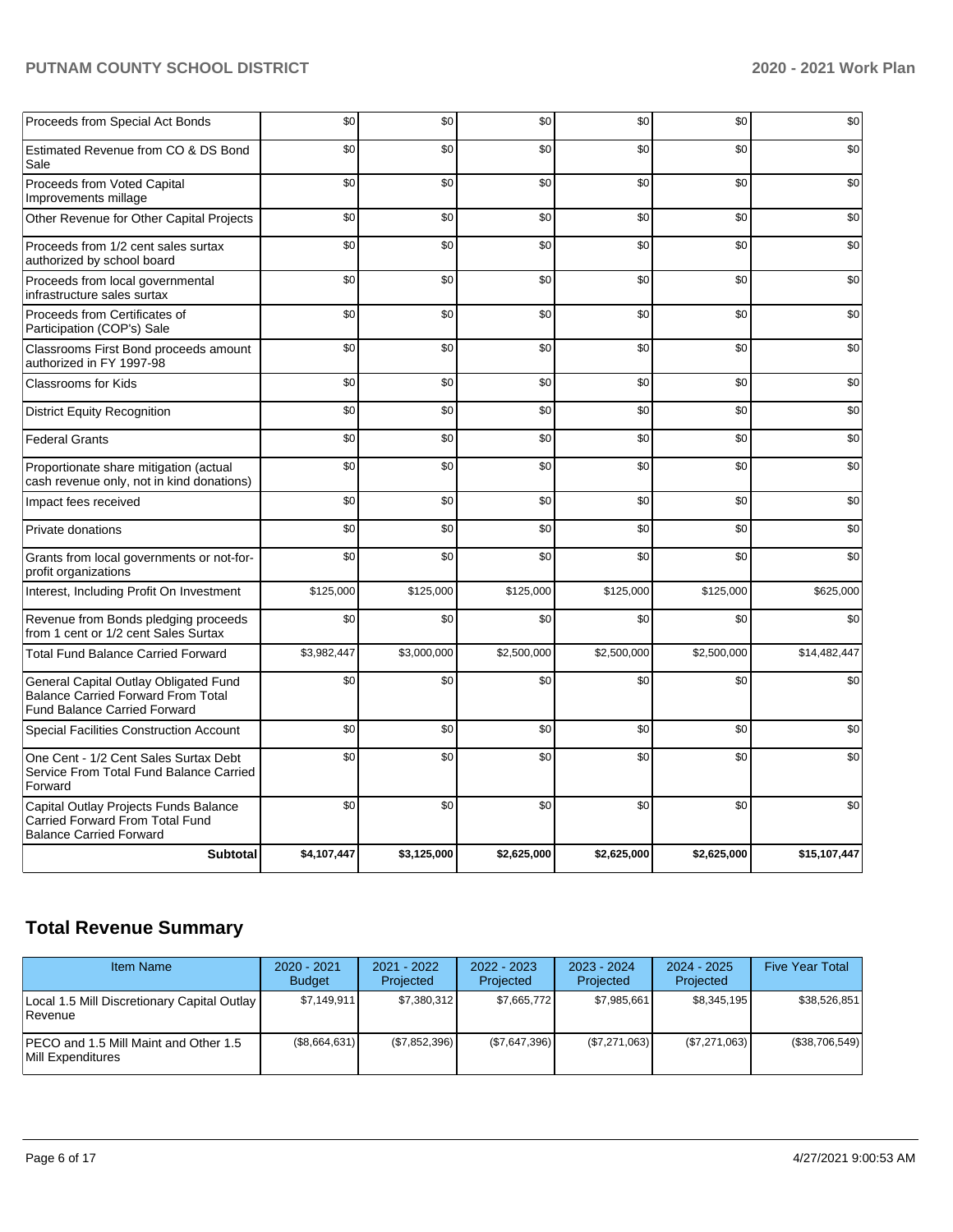| <b>IPECO Maintenance Revenue</b>                   | \$0                          | \$0                      | \$0                      | \$0                      | \$0                        | \$0                    |
|----------------------------------------------------|------------------------------|--------------------------|--------------------------|--------------------------|----------------------------|------------------------|
| Available 1.50 Mill for New<br><b>Construction</b> | (\$1,514,720)                | (\$472,084)              | \$18,376                 | \$714,598                | \$1,074,132                | (\$179,698)            |
| <b>Item Name</b>                                   | 2020 - 2021<br><b>Budget</b> | 2021 - 2022<br>Projected | 2022 - 2023<br>Projected | 2023 - 2024<br>Projected | $2024 - 2025$<br>Projected | <b>Five Year Total</b> |
| ICO & DS Revenue                                   | \$415,552                    | \$415,552                | \$415,552                | \$415,552                | \$415,552                  | \$2,077,760            |
| <b>PECO New Construction Revenue</b>               | \$0                          | \$0                      | \$0                      | \$0                      | \$0                        | \$0                    |
| Other/Additional Revenue                           | \$4,107,447                  | \$3,125,000              | \$2,625,000              | \$2,625,000              | \$2,625,000                | \$15,107,447           |
| <b>Total Additional Revenue</b>                    | \$4,522,999                  | \$3,540,552              | \$3,040,552              | \$3,040,552              | \$3,040,552                | \$17,185,207           |
| <b>Total Available Revenue</b>                     | \$3,008,279                  | \$3,068,468              | \$3,058,928              | \$3,755,150              | \$4,114,684                | \$17,005,509           |

# **Project Schedules**

### **Capacity Project Schedules**

A schedule of capital outlay projects necessary to ensure the availability of satisfactory classrooms for the projected student enrollment in K-12 programs.

Nothing reported for this section.

Nothing reported for this section.

### **Other Project Schedules**

Major renovations, remodeling, and additions of capital outlay projects that do not add capacity to schools.

| <b>Project Description</b>       | Location                                    | $2020 - 2021$<br>Actual Budget | 2021 - 2022<br>Projected | 2022 - 2023<br>Projected | $2023 - 2024$<br>Projected | $2024 - 2025$<br>Projected | Total         | Funded |
|----------------------------------|---------------------------------------------|--------------------------------|--------------------------|--------------------------|----------------------------|----------------------------|---------------|--------|
| Apply HVAC Systems for<br>BLDG 1 | <b>IBROWNING PEARCE</b><br>ELEMENTARY (NEW) | \$0                            | \$0 I                    | \$200,000                | \$0                        | \$0                        | \$200,000 Yes |        |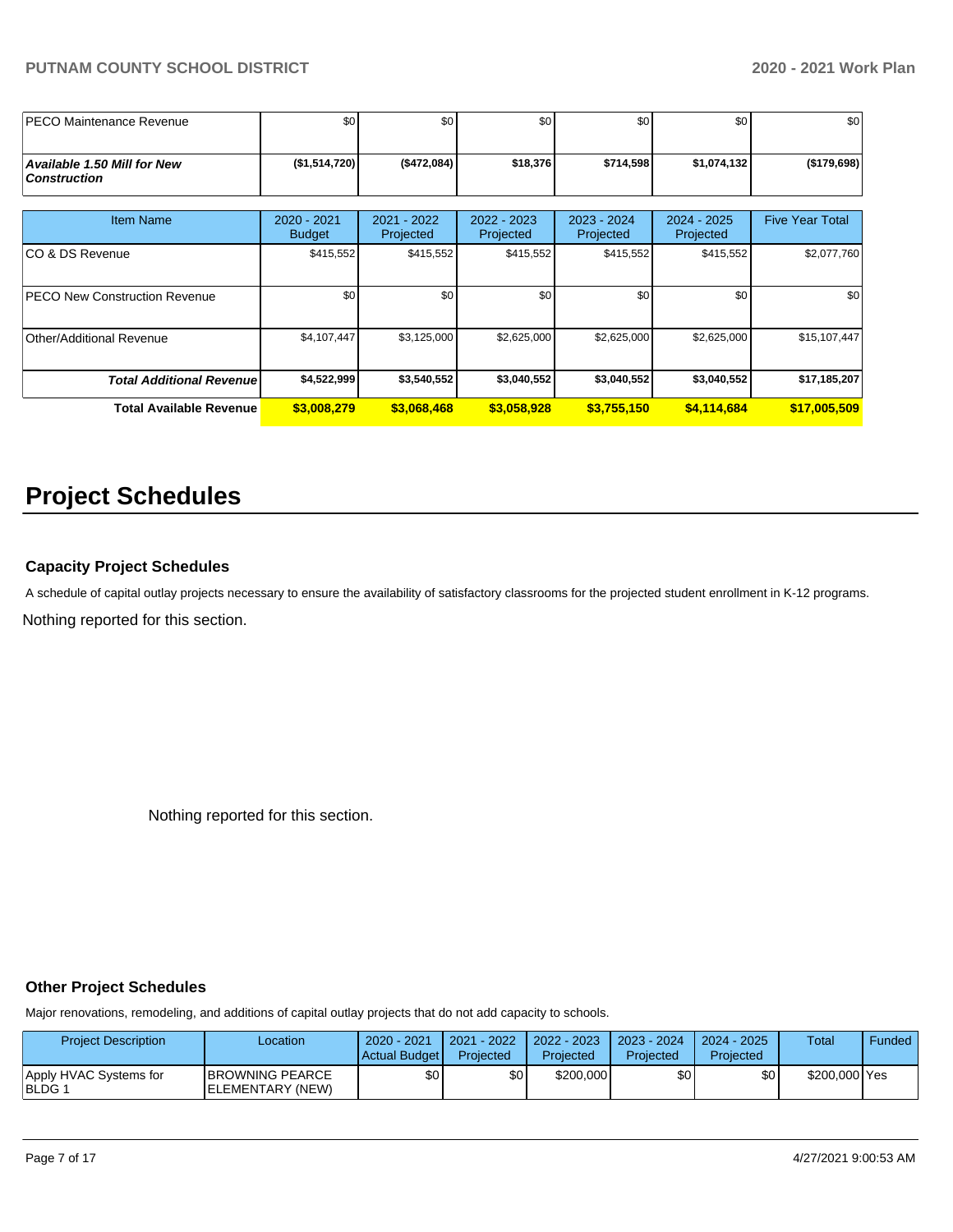| New Cafeteria Flooring                                          | <b>BROWNING PEARCE</b><br>ELEMENTARY (NEW)                   | \$50,000  | \$0       | \$0       | \$0       | \$0         | \$50,000 Yes    |  |
|-----------------------------------------------------------------|--------------------------------------------------------------|-----------|-----------|-----------|-----------|-------------|-----------------|--|
| New Cafeteria Flooring                                          | <b>INTERLACHEN</b><br><b>ELEMENTARY</b>                      | \$50,000  | \$0       | \$0       | \$0       | \$0         | \$50,000 Yes    |  |
| Roofing for BLDG 1                                              | PALATKA SENIOR HIGH                                          | \$300,000 | \$0       | \$0       | \$0       | \$0         | \$300,000 Yes   |  |
| <b>Reroof Entire Facility</b>                                   | C H PRICE MIDDLE                                             | \$0       | \$0       | \$0       | \$0       | \$1,000,000 | \$1,000,000 Yes |  |
| Apply Flooring in BLDG's<br>5,,6,7,10,and 13                    | C H PRICE MIDDLE                                             | \$0       | \$0       | \$290,000 | \$0       | \$0         | \$290,000 Yes   |  |
| New Chiller                                                     | <b>GEORGE C. MILLER</b><br><b>MIDDLE SCHOOL</b>              | \$0       | \$320,000 | \$0       | \$0       | \$0         | \$320,000 Yes   |  |
| Apply New HVAC systems for<br>BLDG <sub>2</sub>                 | <b>INTERLACHEN</b><br><b>ELEMENTARY</b>                      | \$0       | \$0       | \$0       | \$0       | \$600,000   | \$600,000 Yes   |  |
| New Flooring in BLDG 37                                         | <b>INTERLACHEN SENIOR</b><br>HIGH                            | \$0       | \$0       | \$70,000  | \$0       | \$0         | \$70,000 Yes    |  |
| Apply New HVAC Systems to<br>entire Facility                    | <b>JAMES A LONG</b><br>ELEMENTARY                            | \$0       | \$0       | \$0       | \$0       | \$175,000   | \$175,000 Yes   |  |
| New Flooring for BLDG's 7,8,9                                   | <b>JAMES A LONG</b><br><b>ELEMENTARY</b>                     | \$0       | \$0       | \$0       | \$114,542 | \$0         | \$114,542 Yes   |  |
| New Flooring in BLDG's 15 and MELROSE<br>16                     | <b>ELEMENTARY</b>                                            | \$70,000  | \$0       | \$0       | \$0       | \$0         | \$70,000 Yes    |  |
| New Flooring for BLDG's 1,2,3,<br>and 5                         | <b>OCHWILLA</b><br><b>ELEMENTARY</b>                         | \$0       | \$265,000 | \$0       | \$0       | \$0         | \$265,000 Yes   |  |
| Apply Floor Covering to<br><b>Upstairs BLDG 1</b>               | PALATKA SENIOR HIGH                                          | \$0       | \$0       | \$0       | \$250,000 | \$0         | \$250,000 Yes   |  |
| Ugrade HVAC entire Facility                                     | <b>OCHWILLA</b><br><b>ELEMENTARY</b>                         | \$239,540 | \$0       | \$0       | \$0       | \$0         | \$239,540 Yes   |  |
| Apply new Floor Covering<br>BLDG 1                              | <b>CRESCENT CITY HIGH</b><br><b>SCHOOL</b>                   | \$0       | \$0       | \$0       | \$0       | \$400,000   | \$400,000 Yes   |  |
| Apply Floor Covering<br>Downstairs BLDG 1                       | PALATKA SENIOR HIGH                                          | \$0       | \$0       | \$0       | \$0       | \$300,000   | \$300,000 Yes   |  |
| Repave Both Parking Lots                                        | <b>KELLEY SMITH</b><br><b>ELEMENTARY</b>                     | \$0       | \$0       | \$0       | \$0       | \$200,000   | \$200,000 Yes   |  |
| Repave Parking Lot                                              | William D. Moseley<br>Elementary (NEW) (aka<br>River Breeze) | \$0       | \$0       | \$0       | \$0       | \$100,000   | \$100,000 Yes   |  |
| <b>New Elevator</b>                                             | <b>PUTNAM</b><br>SUPERINTENDENT'S<br>OFFICE (NEW)            | \$80,000  | \$0       | \$0       | \$0       | \$0         | \$80,000 Yes    |  |
| Reroof BLDG"s 1,2,3, and 4                                      | C.L. Overturf sixth Grade<br>Center                          | \$0       | \$0       | \$0       | \$0       | \$500,000   | \$500,000 Yes   |  |
| Replace Gym Bleachers                                           | C H PRICE MIDDLE                                             | \$0       | \$175,000 | \$0       | \$0       | \$0         | \$175,000 Yes   |  |
| Replace Gym Bleachers                                           | C.L. Overturf sixth Grade<br>Center                          | \$0       | \$0       | \$0       | \$0       | \$125,000   | \$125,000 Yes   |  |
| Reroof BLDG's 1,2,4, and 6                                      | William D. Moseley<br>Elementary (NEW) (aka<br>River Breeze) | \$0       | \$0       | \$0       | \$0       | \$514,684   | \$514,684 Yes   |  |
| Replace HVAC BLDG 6                                             | <b>KELLEY SMITH</b><br>ELEMENTARY                            | \$0       | \$0       | \$0       | \$75,000  | \$0         | \$75,000 Yes    |  |
| Renovate Gang Bathrooms<br>School wide                          | <b>KELLEY SMITH</b><br>ELEMENTARY                            | \$0       | \$0       | \$0       | \$50,000  | \$0         | \$50,000 Yes    |  |
| Renovate Waste Water Plant                                      | <b>MELROSE</b><br>ELEMENTARY                                 | \$0       | \$75,000  | \$0       | \$0       | \$0         | \$75,000 Yes    |  |
| Renovate Gang Bathrooms<br>school wide                          | William D. Moseley<br>Elementary (NEW) (aka<br>River Breeze) | \$0       | \$0       | \$0       | \$50,000  | \$0         | \$50,000 Yes    |  |
| Site corrections. New Student<br>Parking, Lighting and Drainage | PALATKA SENIOR HIGH                                          | \$252,000 | \$0       | \$0       | \$0       | \$0         | \$252,000 Yes   |  |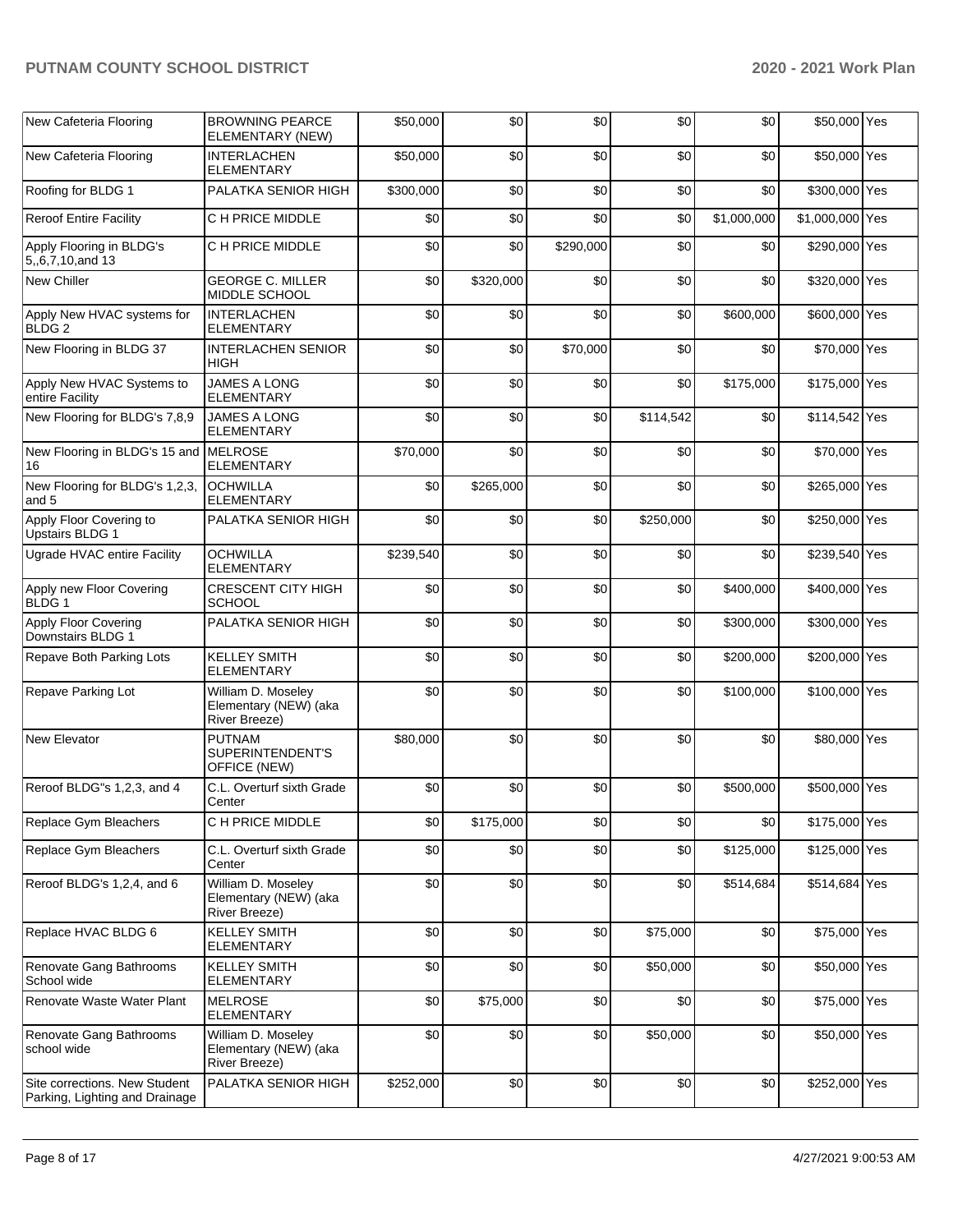| Convert Chiller HVAC to DX<br>individual units  | C H PRICE MIDDLE                                  | \$100,000   | \$0         | \$0         | \$0         | \$0         | \$100,000 Yes   |  |
|-------------------------------------------------|---------------------------------------------------|-------------|-------------|-------------|-------------|-------------|-----------------|--|
| New Parking Lot                                 | <b>PUTNAM</b><br>SUPERINTENDENT'S<br>OFFICE (NEW) | \$0         | \$200,000   | \$0         | \$0         | \$0         | \$200,000 Yes   |  |
| Renovate BLDG's 5,6,7                           | C H PRICE MIDDLE                                  | \$0         | \$330,969   | \$0         | \$0         | \$0         | \$330,969 Yes   |  |
| <b>Replace Roof Entire Facility</b>             | <b>BROWNING PEARCE</b><br>ELEMENTARY (NEW)        | \$0         | \$0         | \$1,185,702 | \$0         | \$0         | \$1,185,702 Yes |  |
| <b>Replace Roof Entire Facility</b>             | <b>INTERLACHEN</b><br><b>ELEMENTARY</b>           | \$0         | \$0         | \$1,185,702 | \$0         | \$0         | \$1,185,702 Yes |  |
| Reroof BLDG's 10,26,27                          | PALATKA SENIOR HIGH                               | \$0         | \$0         | \$0         | \$1,000,000 | \$0         | \$1,000,000 Yes |  |
| Renovate HVAC BLDG's<br>10,26,27                | PALATKA SENIOR HIGH                               | \$0         | \$0         | \$0         | \$1,250,000 | \$0         | \$1,250,000 Yes |  |
| <b>Reroof Entire Facility</b>                   | <b>KELLEY SMITH</b><br><b>ELEMENTARY</b>          | \$0         | \$0         | \$0         | \$965,608   | \$0         | \$965,608 Yes   |  |
| Reroof BLD's 2,,3,4, and 5                      | ROBERT H JENKINS JR<br><b>MIDDLE</b>              | \$0         | \$300,000   | \$0         | \$0         | \$0         | \$300,000 Yes   |  |
| Reroof BLDG's 5 and 6                           | <b>MELLON ELEMENTARY</b>                          | \$0         | \$150,000   | \$0         | \$0         | \$0         | \$150,000 Yes   |  |
| New Teachers Parking Lot and<br><b>Bus Loop</b> | <b>JAMES A LONG</b><br>ELEMENTARY                 | \$0         | \$250,000   | \$0         | \$0         | \$0         | \$250,000 Yes   |  |
| Renovate Bldg's 2 & 5<br>Classrooms             | <b>MELROSE</b><br><b>ELEMENTARY</b>               | \$0         | \$0         | \$0         | \$0         | \$125,000   | \$125,000 Yes   |  |
| Renovate Bldg's 18,19, and 21<br>Classrooms     | ROBERT H JENKINS JR<br><b>MIDDLE</b>              | \$220,000   | \$0         | \$0         | \$0         | \$0         | \$220,000 Yes   |  |
| Renovate 6 Gang Bathrooms                       | ROBERT H JENKINS JR<br><b>MIDDLE</b>              | \$0         | \$0         | \$127,524   | \$0         | \$0         | \$127,524 Yes   |  |
| Remodel 8 Gang Bathrooms                        | <b>MELLON ELEMENTARY</b>                          | \$0         | \$150,000   | \$0         | \$0         | \$0         | \$150,000 Yes   |  |
| Renovate Bldg's 7,8, and 9<br>Classrooms        | <b>JAMES A LONG</b><br><b>ELEMENTARY</b>          | \$0         | \$150,000   | \$0         | \$0         | \$0         | \$150,000 Yes   |  |
| Replace Bldg 1 Classroom AC<br>Units            | <b>CRESCENT CITY HIGH</b><br><b>SCHOOL</b>        | \$550,000   | \$270,000   | \$0         | \$0         | \$0         | \$820,000 Yes   |  |
| Replace AC Units 700 Wing                       | PALATKA SENIOR HIGH                               | \$200,000   | \$200,000   | \$0         | \$0         | \$0         | \$400,000 Yes   |  |
| <b>Replace Cooling Tower</b>                    | <b>BROWNING PEARCE</b><br>ELEMENTARY (NEW)        | \$171,739   | \$0         | \$0         | \$0         | \$0         | \$171,739 Yes   |  |
| Replace AC Units in the GYM                     | PALATKA SENIOR HIGH                               | \$300,000   | \$0         | \$0         | \$0         | \$0         | \$300,000 Yes   |  |
| Renovate Bldg.1 Classrooms<br>Phase 1           | MIDDLETON BURNEY<br>ELEMENTARY                    | \$0         | \$46,000    | \$0         | \$0         | \$0         | \$46,000 Yes    |  |
| Renovate Bldg. 1 Classrooms<br>Phase 2          | <b>MIDDLETON BURNEY</b><br>ELEMENTARY             | \$0         | \$0         | \$0         | \$0         | \$75,000    | \$75,000 Yes    |  |
| New Flooring BLDG's 1,2,3,5                     | OCHWILLA<br>ELEMENTARY                            | \$125,000   | \$50,000    | \$0         | \$0         | \$0         | \$175,000 Yes   |  |
| New Flooring BLDG's 14,15,16                    | <b>MELROSE</b><br>ELEMENTARY                      | \$100,000   | \$0         | \$0         | \$0         | \$0         | \$100,000 Yes   |  |
| Replace Gym AC Units                            | ROBERT H JENKINS JR<br><b>MIDDLE</b>              | \$0         | \$136,499   | \$0         | \$0         | \$0         | \$136,499 Yes   |  |
| <b>NEW DISTRICT STORAGE</b><br><b>WAREHOUSE</b> | Location not specified                            | \$200,000   | \$0         | \$0         | \$0         | \$0         | \$200,000 Yes   |  |
|                                                 |                                                   | \$3,008,279 | \$3,068,468 | \$3,058,928 | \$3,755,150 | \$4,114,684 | \$17,005,509    |  |

# **Additional Project Schedules**

Any projects that are not identified in the last approved educational plant survey.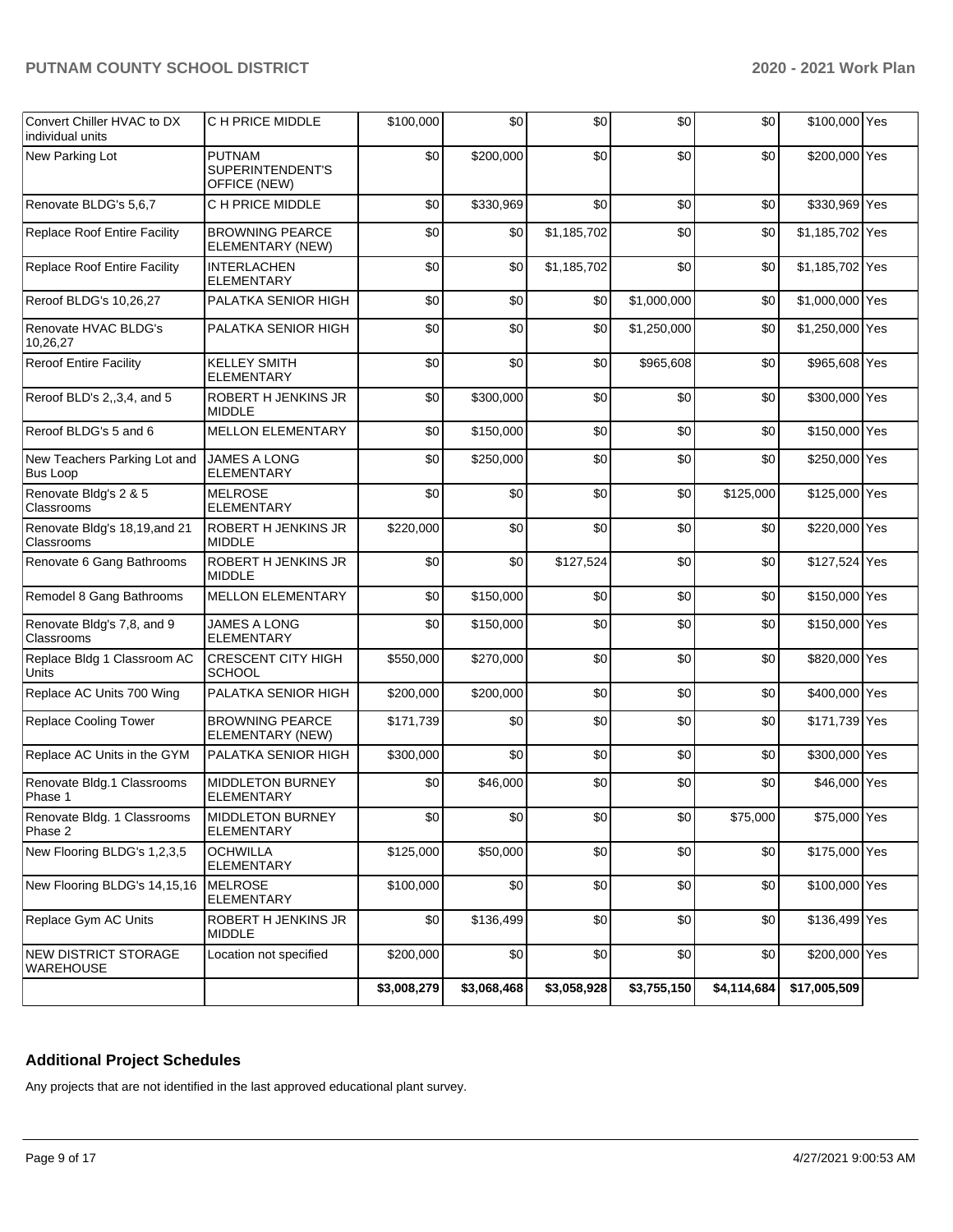Nothing reported for this section.

# **Non Funded Growth Management Project Schedules**

Schedule indicating which projects, due to planned development, that CANNOT be funded from current revenues projected over the next five years.

| <b>Project Description</b>   | $2020 - 2021$<br>Actual Budget | 2021 - 2022<br>Projected | 2022 - 2023<br>Projected | 2023 - 2024<br>Projected | $2024 - 2025$<br>Projected | <b>Total</b>    | Funded |
|------------------------------|--------------------------------|--------------------------|--------------------------|--------------------------|----------------------------|-----------------|--------|
| West Palatka Elementary      | \$0                            | \$01                     | \$13,000,000             | \$13,000,000             | \$0                        | \$26,000,000 No |        |
| Interlachen High Replacement | \$0                            | \$0 <sub>1</sub>         | \$0 I                    | \$15,000,000             | \$15,000,000               | \$30,000,000 No |        |
|                              | \$0                            | \$0                      | \$13,000,000             | \$28,000,000             | \$15,000,000               | \$56,000,000    |        |

# **Tracking**

# **Capacity Tracking**

| Location                                   | $2020 -$<br>2021 Satis.<br>Stu. Sta. | Actual<br>$2020 -$<br><b>2021 FISH</b><br>Capacity | Actual<br>$2019 -$<br>2020<br><b>COFTE</b> | # Class<br>Rooms | Actual<br>Average<br>$2020 -$<br>2021 Class<br><b>Size</b> | Actual<br>$2020 -$<br>2021<br><b>Utilization</b> | <b>New</b><br>Stu.<br>Capacity | <b>New</b><br>Rooms to<br>be<br>Added/Re<br>moved | Projected<br>$2024 -$<br>2025<br><b>COFTE</b> | Projected<br>$2024 -$<br>2025<br>Utilization | Projected<br>$2024 -$<br>2025 Class<br><b>Size</b> |
|--------------------------------------------|--------------------------------------|----------------------------------------------------|--------------------------------------------|------------------|------------------------------------------------------------|--------------------------------------------------|--------------------------------|---------------------------------------------------|-----------------------------------------------|----------------------------------------------|----------------------------------------------------|
| C.L. Overturf sixth Grade<br><b>Center</b> | 968                                  | 871                                                | 341                                        | 42               | 8                                                          | 39.00 %                                          | $\Omega$                       | $\Omega$                                          | 321                                           | 37.00 %                                      | 8                                                  |
| WILLIAM D MOSELEY<br>ELEMENTARY (OLD)      | 387                                  | $\Omega$                                           | 0                                          | 21               | $\Omega$                                                   | 0.00%                                            | 0                              | $\Omega$                                          | $\Omega$                                      | 0.00%                                        | $\Omega$                                           |
| <b>MELLON ELEMENTARY</b>                   | 541                                  | 541                                                | 301                                        | 29               | 10                                                         | 56.00 %                                          | $\Omega$                       | $\Omega$                                          | 290                                           | 54.00 %                                      | 10                                                 |
| <b>KELLEY SMITH</b><br>ELEMENTARY          | 867                                  | 855                                                | 507                                        | 45               | 11                                                         | 59.00 %                                          | 0                              | $\Omega$                                          | 476                                           | 56.00 %                                      | 11                                                 |
| <b>INTERLACHEN SENIOR</b><br> HIGH         | 1,339                                | 1,205                                              | 673                                        | 57               | 12                                                         | 56.00 %                                          | $\Omega$                       | $\Omega$                                          | 632                                           | 52.00 %                                      | 11                                                 |
| <b>C H PRICE MIDDLE</b>                    | 852                                  | 766                                                | 652                                        | 40               | 16                                                         | 85.00 %                                          | $\Omega$                       | $\Omega$                                          | 613                                           | 80.00%                                       | 15                                                 |
| <b>BROWNING PEARCE</b><br>ELEMENTARY (OLD) | 44                                   | $\Omega$                                           | $\Omega$                                   | $\overline{2}$   | $\Omega$                                                   | 0.00%                                            | $\Omega$                       | $\Omega$                                          | $\Omega$                                      | 0.00%                                        | $\Omega$                                           |
| INTERLACHEN<br><b>ELEMENTARY</b>           | 902                                  | 902                                                | 770                                        | 48               | 16                                                         | 85.00 %                                          | $\Omega$                       | $\Omega$                                          | 723                                           | 80.00 %                                      | 15                                                 |
| <b>BROWNING PEARCE</b><br>ELEMENTARY (NEW) | 897                                  | 897                                                | 607                                        | 47               | 13                                                         | 68.00 %                                          | $\Omega$                       | $\Omega$                                          | 571                                           | 64.00%                                       | 12                                                 |
| PALATKA SENIOR HIGH                        | 2,149                                | 2,041                                              | 994                                        | 88               | 11                                                         | 49.00 %                                          | $\Omega$                       | $\Omega$                                          | 940                                           | 46.00 %                                      | 11                                                 |
| <b>ELEANOR H MILLER</b><br><b>SCHOOL</b>   | 271                                  | 271                                                | 122                                        | 25               | 5 <sup>1</sup>                                             | 45.00 %                                          | $\Omega$                       | $\Omega$                                          | 114                                           | 42.00 %                                      | 5 <sup>1</sup>                                     |
| <b>OCHWILLA</b><br><b>ELEMENTARY</b>       | 587                                  | 587                                                | 361                                        | 31               | 12                                                         | 62.00 %                                          | $\Omega$                       | $\Omega$                                          | 341                                           | 58.00 %                                      | 11                                                 |
| <b>MELROSE</b><br>ELEMENTARY               | 539                                  | 539                                                | 368                                        | 29               | 13                                                         | 68.00 %                                          | $\Omega$                       | $\Omega$                                          | 345                                           | 64.00 %                                      | 12                                                 |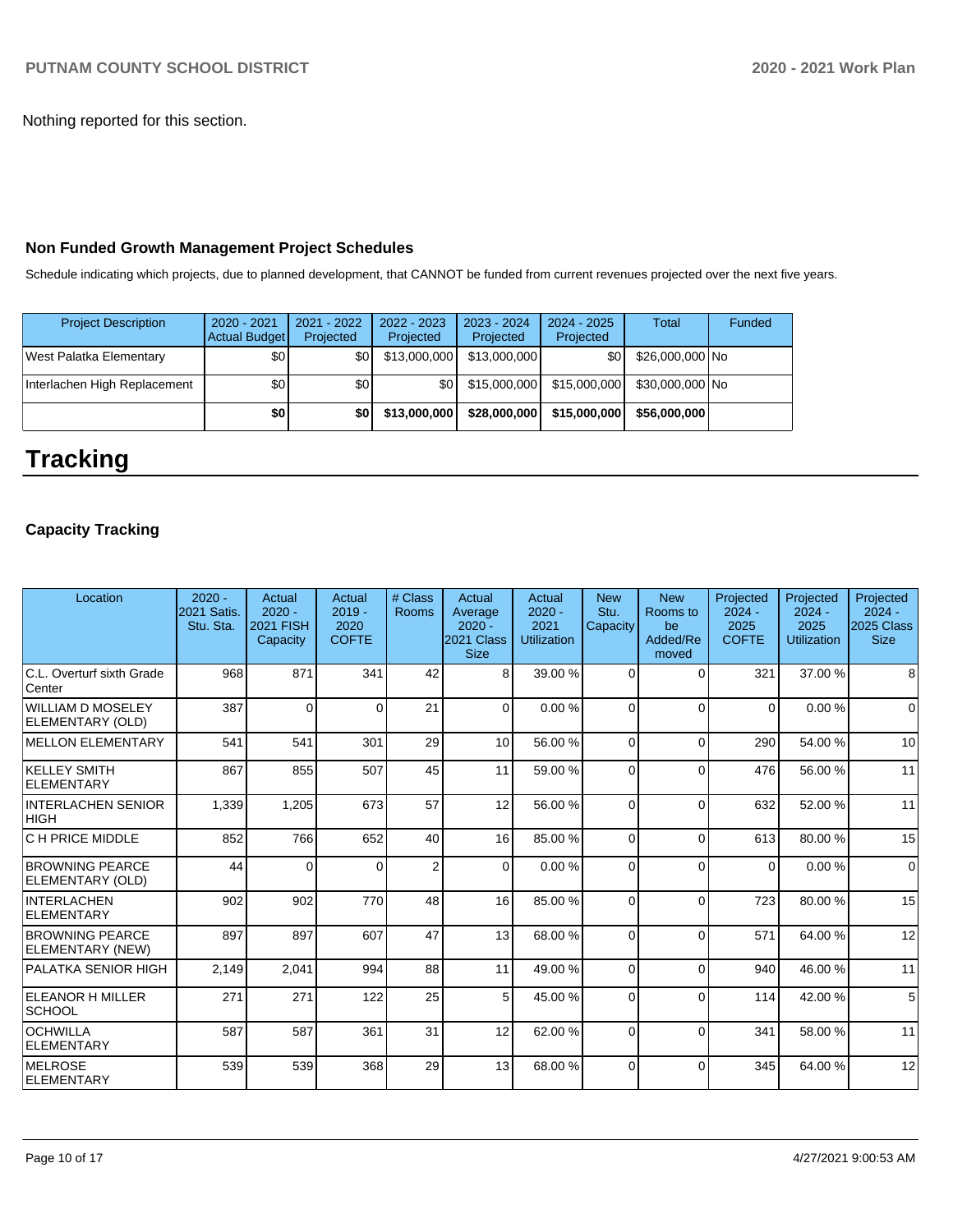| <b>JAMES A LONG</b><br>ELEMENTARY                            | 720    | 720      | 520   | 38       | 14             | 72.00 %  | 0        |          | 487      | 68.00 % | 13       |
|--------------------------------------------------------------|--------|----------|-------|----------|----------------|----------|----------|----------|----------|---------|----------|
| <b>ROBERT H JENKINS JR</b><br><b>IMIDDLE</b>                 | 1,023  | 920      | 527   | 44       | 12             | 57.00 %  | $\Omega$ | $\Omega$ | 496      | 54.00 % | 11       |
| INORTH EAST FLORIDA<br><b>IEDUCATION</b><br>ICONSORTIUM      |        | $\Omega$ |       | $\Omega$ | $\overline{0}$ | 0.00 %   | 0        | $\Omega$ | $\Omega$ | 0.00%   | $\Omega$ |
| <b>Q.I. ROBERTS JUNIOR</b><br>ISENIOR HIGH SCHOOL            | 602    | 541      | 549   | 26       | 21             | 101.00 % |          |          | 517      | 96.00 % | 20       |
| William D. Moseley<br>Elementary (NEW) (aka<br>River Breeze) | 806    | 806      | 496   | 41       | 12             | 62.00 %  |          |          | 466      | 58.00 % | 11       |
| <b>GEORGE C. MILLER</b><br>IMIDDLE SCHOOL                    | 742    | 667      | 555   | 32       | 17             | 83.00 %  | $\Omega$ |          | 521      | 78.00 % | 16       |
| <b>IMIDDLETON BURNEY</b><br><b>IELEMENTARY</b>               | 1,010  | 1,010    | 913   | 53       | 17             | 90.00 %  | 0        | ∩        | 857      | 85.00 % | 16       |
| ICRESCENT CITY HIGH<br><b>SCHOOL</b>                         | 1,214  | 1,092    | 589   | 51       | 12             | 54.00 %  | $\Omega$ | $\Omega$ | 553      | 51.00 % | 11       |
|                                                              | 16,460 | 15,231   | 9,845 | 789      | 12             | 64.64 %  | 0        |          | 9,263    | 60.82%  | 12       |

The COFTE Projected Total (9,263) for 2024 - 2025 must match the Official Forecasted COFTE Total (9,264 ) for 2024 - 2025 before this section can be completed. In the event that the COFTE Projected Total does not match the Official forecasted COFTE, then the Balanced Projected COFTE Table should be used to balance COFTE.

| Projected COFTE for 2024 - 2025 |       | <b>Grade Level Type</b> | <b>Balanced Projected</b><br>COFTE for 2024 - 2025 |
|---------------------------------|-------|-------------------------|----------------------------------------------------|
| Elementary (PK-3)               | 3,314 |                         |                                                    |
| Middle (4-8)                    | 3,463 |                         |                                                    |
|                                 |       | Elementary (PK-3)       | 0                                                  |
| High (9-12)                     | 2,486 |                         |                                                    |
|                                 |       | Middle (4-8)            | $\Omega$                                           |
|                                 | 9,264 |                         |                                                    |
|                                 |       | High (9-12)             | $\Omega$                                           |
|                                 |       |                         |                                                    |
|                                 |       |                         | 9,263                                              |

### **Relocatable Replacement**

Number of relocatable classrooms clearly identified and scheduled for replacement in the school board adopted financially feasible 5-year district work program.

| Location                               | 2020 - 2021 | $2021 - 2022$ | 2022 - 2023 | 2023 - 2024   2024 - 2025 | Year 5 Total |
|----------------------------------------|-------------|---------------|-------------|---------------------------|--------------|
| <b>Total Relocatable Replacements:</b> |             |               |             |                           | 0            |

# **Charter Schools Tracking**

Information regarding the use of charter schools.

| Location-Type             | # Relocatable<br>units or<br>permanent<br><b>classrooms</b> | Owner      | Year Started or<br>Scheduled | <b>Student</b><br><b>Stations</b> | <b>Students</b><br>Enrolled | Years in<br>Contract | <b>Total Charter</b><br><b>Students</b><br>projected for<br>$2024 - 2025$ |
|---------------------------|-------------------------------------------------------------|------------|------------------------------|-----------------------------------|-----------------------------|----------------------|---------------------------------------------------------------------------|
| Charter # 1-elementary    |                                                             | 12 PRIVATE | 2003                         | 232                               | 217                         |                      | 250                                                                       |
| Charter # 3 - High School |                                                             | 8 PRIVATE  | 2013                         | 150 l                             | 130 <sup>1</sup>            |                      | 250                                                                       |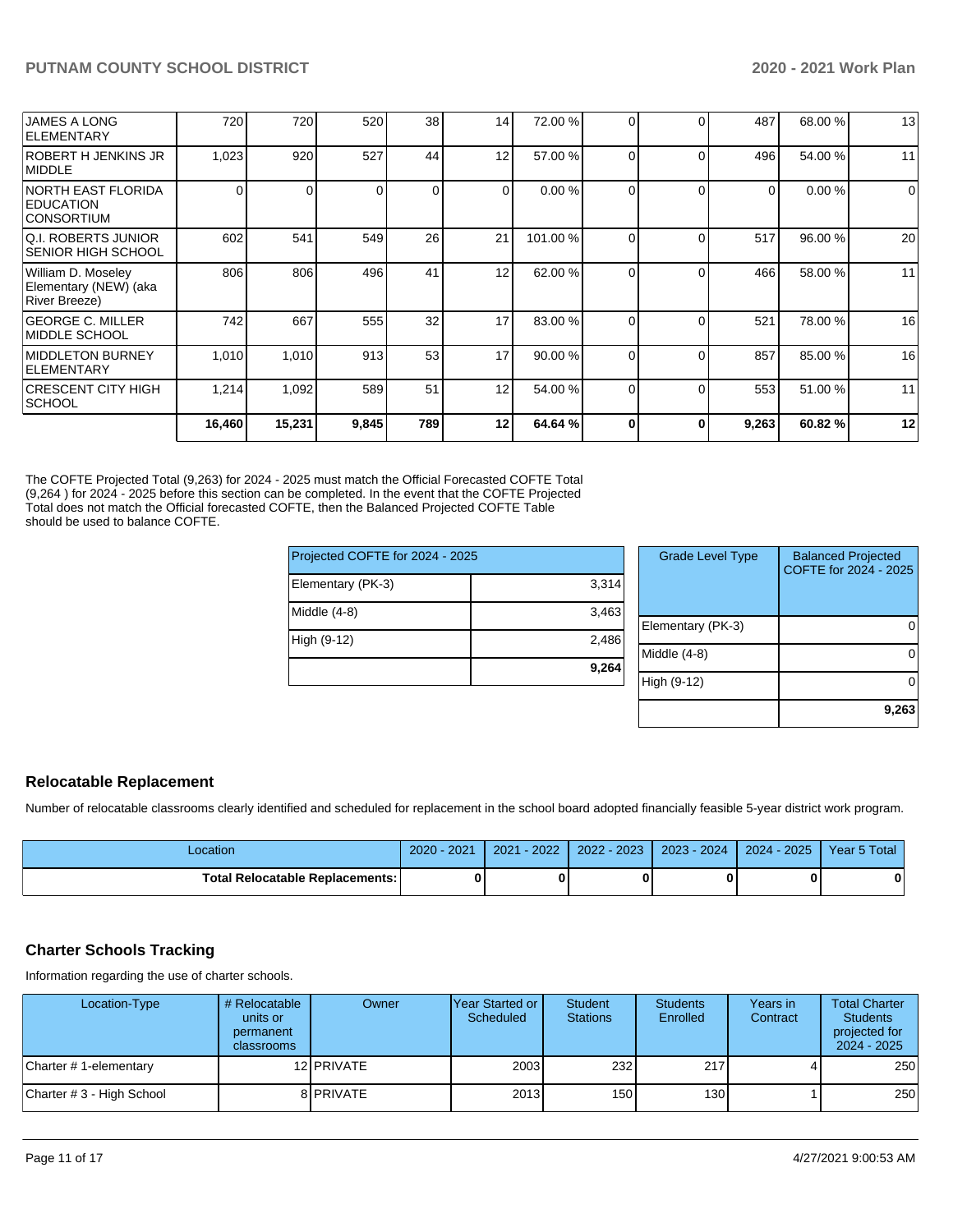| Charter #2 - Middle School |    | 8 <b>PRIVATE</b> | 2012 | 232  | 220 |    | 250 |
|----------------------------|----|------------------|------|------|-----|----|-----|
| lCharter # 4 - FCTC        |    | 15 SCHOOL BOARD  | 2016 | 140  | 74  | 20 | 140 |
|                            | 43 |                  |      | 7541 | 641 |    | 890 |

# **Special Purpose Classrooms Tracking**

The number of classrooms that will be used for certain special purposes in the current year, by facility and type of classroom, that the district will, 1), not use for educational purposes, and 2), the co-teaching classrooms that are not open plan classrooms and will be used for educational purposes.

| School                                                    | <b>School Type</b> | # of Elementary<br>K-3 Classrooms | # of Middle 4-8<br><b>Classrooms</b> | # of High $9-12$<br><b>Classrooms</b> | # of $ESE$<br><b>Classrooms</b> | # of Combo<br><b>Classrooms</b> | Total<br><b>Classrooms</b> |
|-----------------------------------------------------------|--------------------|-----------------------------------|--------------------------------------|---------------------------------------|---------------------------------|---------------------------------|----------------------------|
| IC H PRICE MIDDLE                                         | Educational        |                                   |                                      |                                       |                                 |                                 |                            |
| <b>IMELROSE ELEMENTARY</b>                                | Educational        |                                   |                                      |                                       | 0                               |                                 |                            |
| <b>IROBERT H JENKINS JR MIDDLE</b>                        | Educational        |                                   |                                      | 0                                     | 0                               |                                 |                            |
| CRESCENT CITY HIGH SCHOOL                                 | Educational        |                                   | հ                                    | Δ                                     | $\Omega$                        |                                 | 10                         |
| PALATKA SENIOR HIGH                                       | Educational        |                                   |                                      |                                       | $\Omega$                        |                                 | 2                          |
| <b>OCHWILLA ELEMENTARY</b>                                | Educational        |                                   |                                      |                                       | 0                               |                                 | 4                          |
| William D. Moseley Elementary<br>(NEW) (aka River Breeze) | Educational        |                                   |                                      |                                       |                                 |                                 | 4                          |
| C.L. Overturf sixth Grade Center                          | Educational        |                                   |                                      |                                       | <sup>0</sup>                    |                                 |                            |
| <b>BROWNING PEARCE</b><br>ELEMENTARY (OLD)                | Educational        |                                   |                                      |                                       | <sup>0</sup>                    |                                 | 5                          |
| <b>Total Educational Classrooms:</b>                      |                    | q                                 | 12                                   |                                       | $\Omega$                        |                                 | 32                         |

| <b>School</b>                        |  | School Type $\mu$ of Elementary $\mu$ of Middle 4-8 $\mu$ of High 9-12<br>K-3 Classrooms | <b>Classrooms</b> | <b>Classrooms</b> | # of $ESE$<br><b>Classrooms</b> | # of Combo<br><b>Classrooms</b> | Total<br><b>Classrooms</b> |
|--------------------------------------|--|------------------------------------------------------------------------------------------|-------------------|-------------------|---------------------------------|---------------------------------|----------------------------|
| <b>Total Co-Teaching Classrooms:</b> |  |                                                                                          |                   |                   |                                 |                                 | 01                         |

### **Infrastructure Tracking**

**Necessary offsite infrastructure requirements resulting from expansions or new schools. This section should include infrastructure information related to capacity project schedules and other project schedules (Section 4).** 

Not Specified

**Proposed location of planned facilities, whether those locations are consistent with the comprehensive plans of all affected local governments, and recommendations for infrastructure and other improvements to land adjacent to existing facilities. Provisions of 1013.33(12), (13) and (14) and 1013.36** must be addressed for new facilities planned within the 1st three years of the plan (Section 5).

Not Specified

**Consistent with Comp Plan?** No

### **Net New Classrooms**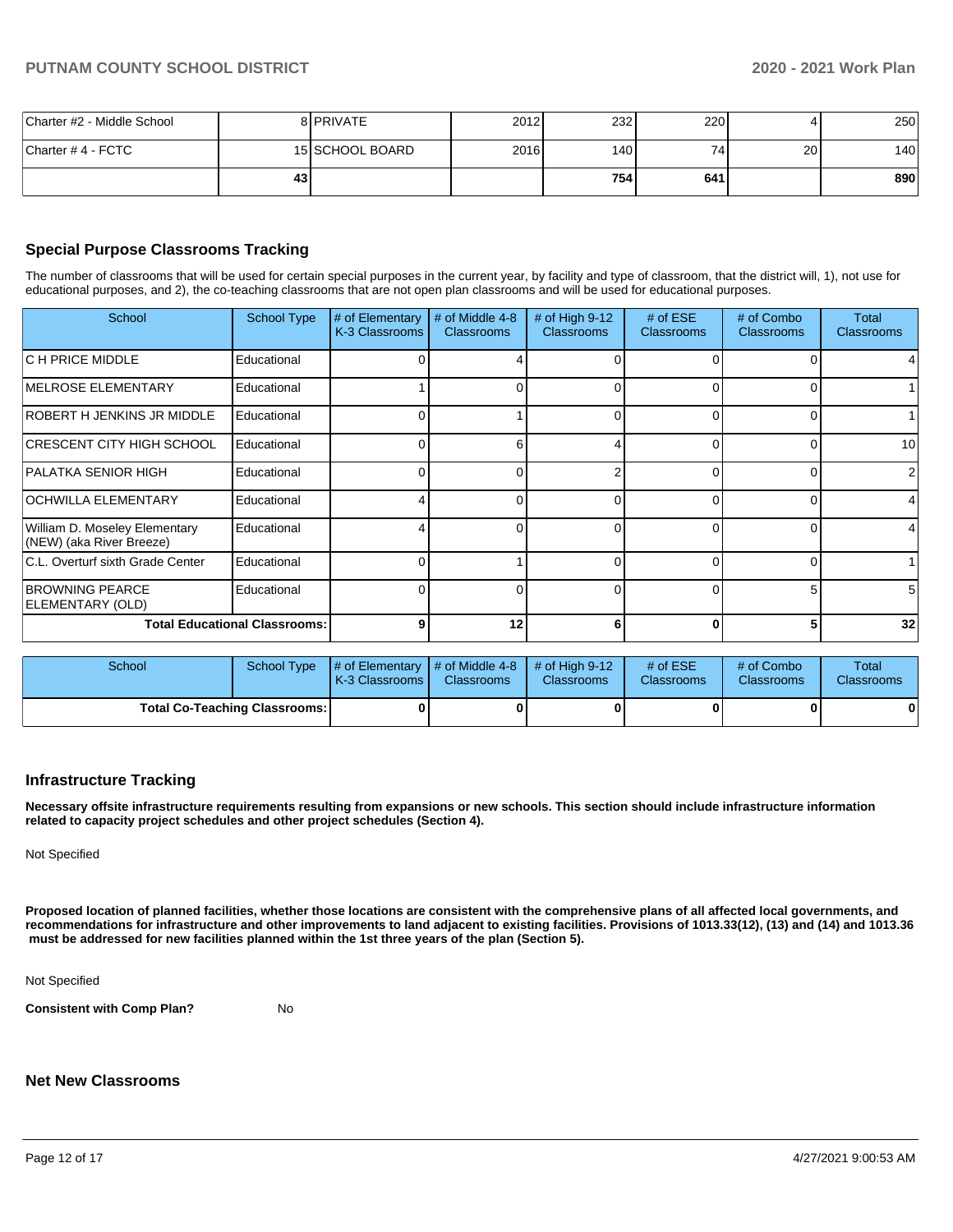The number of classrooms, by grade level and type of construction, that were added during the last fiscal year.

| List the net new classrooms added in the 2019 - 2020 fiscal year.                                                                                       |                            |                                 |                              |                                                                        | List the net new classrooms to be added in the 2020 - 2021 fiscal<br>year. |                            |                              |                        |
|---------------------------------------------------------------------------------------------------------------------------------------------------------|----------------------------|---------------------------------|------------------------------|------------------------------------------------------------------------|----------------------------------------------------------------------------|----------------------------|------------------------------|------------------------|
| 'Classrooms" is defined as capacity carrying classrooms that are added to increase<br>capacity to enable the district to meet the Class Size Amendment. |                            |                                 |                              | Totals for fiscal year 2020 - 2021 should match totals in Section 15A. |                                                                            |                            |                              |                        |
| Location                                                                                                                                                | 2019 - 2020 #<br>Permanent | 2019 - 2020 #<br><b>Modular</b> | 2019 - 2020 #<br>Relocatable | $2019 - 2020$<br>Total                                                 | $2020 - 2021$ #<br>Permanent                                               | $2020 - 2021$ #<br>Modular | 2020 - 2021 #<br>Relocatable | $2020 - 2021$<br>Total |
| Elementary (PK-3)                                                                                                                                       |                            |                                 |                              |                                                                        |                                                                            |                            |                              | 0                      |
| Middle (4-8)                                                                                                                                            |                            |                                 |                              |                                                                        |                                                                            |                            |                              | 0                      |
| High (9-12)                                                                                                                                             |                            |                                 |                              |                                                                        |                                                                            |                            |                              | $\Omega$               |
|                                                                                                                                                         |                            |                                 |                              |                                                                        |                                                                            |                            |                              | 0                      |

### **Relocatable Student Stations**

Number of students that will be educated in relocatable units, by school, in the current year, and the projected number of students for each of the years in the workplan.

| <b>Site</b>                                               | 2020 - 2021 | 2021 - 2022 | 2022 - 2023 | 2023 - 2024 | 2024 - 2025 | 5 Year Average |
|-----------------------------------------------------------|-------------|-------------|-------------|-------------|-------------|----------------|
| <b>INTERLACHEN SENIOR HIGH</b>                            | 15          | 15          | 15          | 15          | 15          | 15             |
| C H PRICE MIDDLE                                          | 10          | 10          | 10          | 10          | 10          | 10             |
| MELROSE ELEMENTARY                                        | $\Omega$    | $\Omega$    | $\Omega$    | $\Omega$    | $\Omega$    | $\Omega$       |
| <b>JAMES A LONG ELEMENTARY</b>                            | 58          | 58          | 58          | 58          | 58          | 58             |
| <b>ROBERT H JENKINS JR MIDDLE</b>                         | 22          | 22          | 22          | 22          | 22          | 22             |
| <b>INTERLACHEN ELEMENTARY</b>                             | 142         | 142         | 142         | 142         | 142         | 142            |
| <b>BROWNING PEARCE ELEMENTARY (NEW)</b>                   | 93          | 93          | 93          | 93          | 93          | 93             |
| <b>GEORGE C. MILLER MIDDLE SCHOOL</b>                     | 66          | 66          | 66          | 66          | 66          | 66             |
| MIDDLETON BURNEY ELEMENTARY                               | 154         | 154         | 154         | 154         | 154         | 154            |
| CRESCENT CITY HIGH SCHOOL                                 | 50          | 50          | 50          | 50          | 50          | 50             |
| <b>PALATKA SENIOR HIGH</b>                                | 40          | $\Omega$    | $\Omega$    | $\Omega$    | $\Omega$    | 8              |
| ELEANOR H MILLER SCHOOL                                   | 77          | 77          | 77          | 77          | 77          | 77             |
| <b>OCHWILLA ELEMENTARY</b>                                | 0           | $\Omega$    | $\Omega$    | $\Omega$    | $\Omega$    | 0              |
| William D. Moseley Elementary (NEW) (aka River<br>Breeze) | 36          | 36          | 36          | 36          | 36          | 36             |
| Q.I. ROBERTS JUNIOR SENIOR HIGH SCHOOL                    | 132         | 132         | 132         | 132         | 132         | 132            |
| C.L. Overturf sixth Grade Center                          | $\Omega$    | $\Omega$    | $\Omega$    | 0           | $\Omega$    | $\Omega$       |
| <b>NORTH EAST FLORIDA EDUCATION</b><br><b>CONSORTIUM</b>  | $\Omega$    | $\Omega$    | $\Omega$    | 0           | $\Omega$    | 0              |
| BROWNING PEARCE ELEMENTARY (OLD)                          | $\Omega$    | $\Omega$    | $\Omega$    | 0           | $\Omega$    | $\mathbf 0$    |
| WILLIAM D MOSELEY ELEMENTARY (OLD)                        | 22          | 22          | 22          | 22          | 22          | 22             |
| <b>MELLON ELEMENTARY</b>                                  | 153         | 153         | 153         | 153         | 153         | 153            |
| <b>KELLEY SMITH ELEMENTARY</b>                            | 110         | 110         | 110         | 110         | 110         | 110            |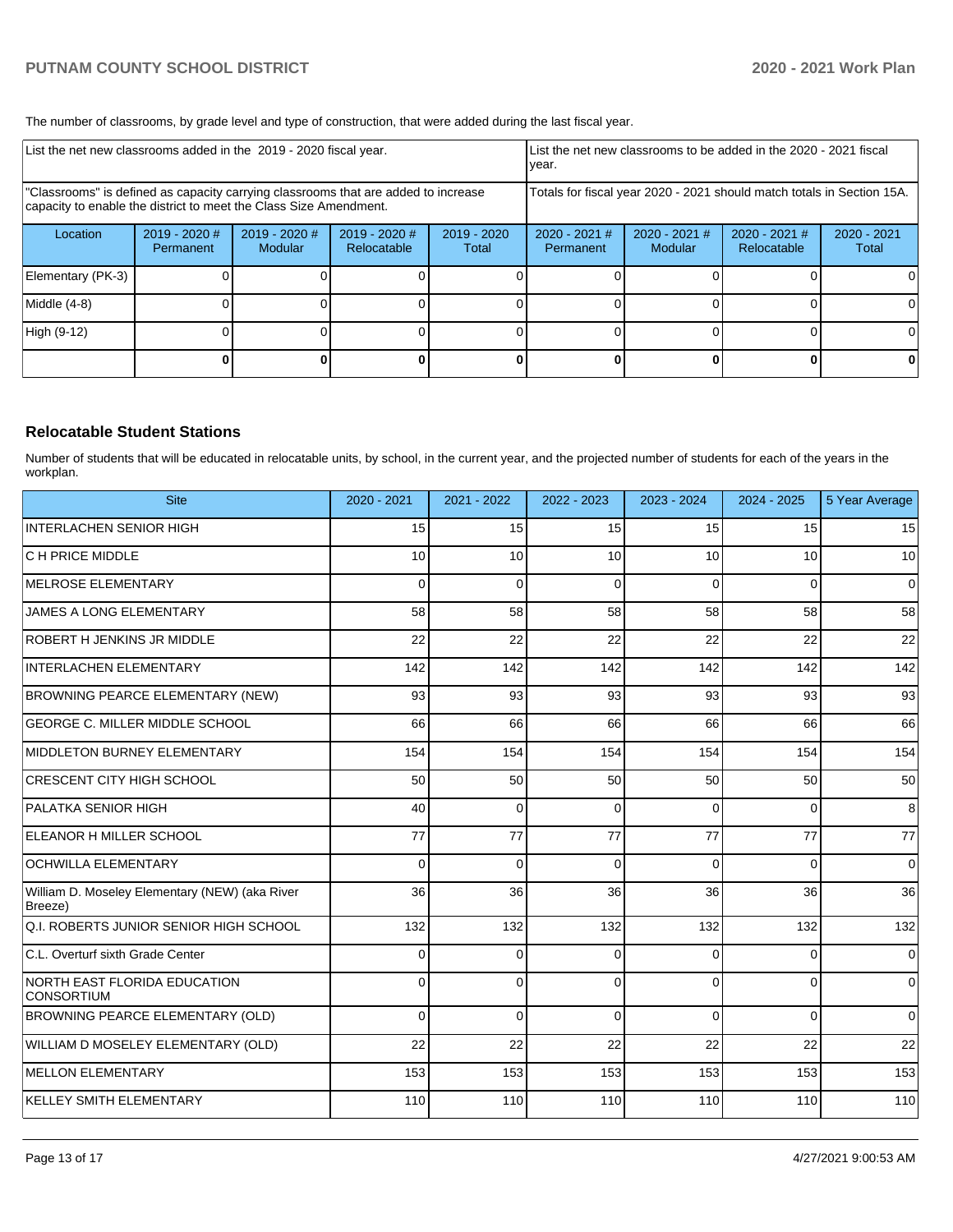| Totals for PUTNAM COUNTY SCHOOL DISTRICT          |       |         |       |       |         |       |
|---------------------------------------------------|-------|---------|-------|-------|---------|-------|
| Total students in relocatables by year.           | 1,180 | 1.140 l | 1.140 | 1.140 | 1.140 l | 1.148 |
| Total number of COFTE students projected by year. | 9,737 | 9,599   | 9,525 | 9,403 | 9,264   | 9.506 |
| Percent in relocatables by year.                  | 12 %  | 12%     | 12 %  | 12%   | 12 %    | 12%   |

# **Leased Facilities Tracking**

Exising leased facilities and plans for the acquisition of leased facilities, including the number of classrooms and student stations, as reported in the educational plant survey, that are planned in that location at the end of the five year workplan.

| Location                                                  | # of Leased<br>Classrooms 2020 -<br>2021 | <b>FISH Student</b><br><b>Stations</b> | Owner      | # of Leased<br>Classrooms 2024 -<br>2025 | <b>FISH Student</b><br><b>Stations</b> |
|-----------------------------------------------------------|------------------------------------------|----------------------------------------|------------|------------------------------------------|----------------------------------------|
| C.L. Overturf sixth Grade Center                          | $\Omega$                                 | $\Omega$                               |            | $\Omega$                                 | ∩                                      |
| MELLON ELEMENTARY                                         | $\Omega$                                 | $\Omega$                               |            | $\Omega$                                 | $\Omega$                               |
| KELLEY SMITH ELEMENTARY                                   | $\Omega$                                 |                                        | 0 ModSpace | $\Omega$                                 | ∩                                      |
| INTERLACHEN SENIOR HIGH                                   | $\Omega$                                 | $\Omega$                               |            | $\Omega$                                 | 0                                      |
| C H PRICE MIDDLE                                          | $\Omega$                                 | $\Omega$                               |            | $\Omega$                                 |                                        |
| William D. Moseley Elementary (NEW) (aka River<br>Breeze) | $\Omega$                                 | $\Omega$                               |            | $\Omega$                                 |                                        |
| NORTH EAST FLORIDA EDUCATION CONSORTIUM                   | $\Omega$                                 | $\Omega$                               |            | $\Omega$                                 | 0                                      |
| Q.I. ROBERTS JUNIOR SENIOR HIGH SCHOOL                    | $\Omega$                                 | $\Omega$                               |            | $\mathbf 0$                              | 0                                      |
| <b>GEORGE C. MILLER MIDDLE SCHOOL</b>                     | $\Omega$                                 | $\Omega$                               |            | $\Omega$                                 | 0                                      |
| <b>CRESCENT CITY HIGH SCHOOL</b>                          | $\Omega$                                 | $\Omega$                               |            | $\Omega$                                 | $\Omega$                               |
| PALATKA SENIOR HIGH                                       | $\Omega$                                 | $\Omega$                               |            | $\Omega$                                 |                                        |
| ELEANOR H MILLER SCHOOL                                   | $\Omega$                                 | $\Omega$                               |            | $\Omega$                                 |                                        |
| <b>OCHWILLA ELEMENTARY</b>                                | $\Omega$                                 | $\Omega$                               |            | $\Omega$                                 |                                        |
| MELROSE ELEMENTARY                                        | $\Omega$                                 | $\Omega$                               |            | $\Omega$                                 | $\Omega$                               |
| ROBERT H JENKINS JR MIDDLE                                | $\Omega$                                 | $\Omega$                               |            | $\Omega$                                 | $\Omega$                               |
| INTERLACHEN ELEMENTARY                                    | $\Omega$                                 | $\Omega$                               |            | $\Omega$                                 | 0                                      |
| BROWNING PEARCE ELEMENTARY (NEW)                          | $\Omega$                                 | $\Omega$                               |            | $\Omega$                                 | 0                                      |
| BROWNING PEARCE ELEMENTARY (OLD)                          | $\Omega$                                 | $\Omega$                               |            | $\Omega$                                 | 0                                      |
| MIDDLETON BURNEY ELEMENTARY                               | $\overline{2}$                           | 36                                     |            | $\Omega$                                 | 0                                      |
| WILLIAM D MOSELEY ELEMENTARY (OLD)                        | 20                                       | 365                                    |            | $\Omega$                                 | $\Omega$                               |
| JAMES A LONG ELEMENTARY                                   | $\Omega$                                 | $\Omega$                               |            | $\Omega$                                 |                                        |
|                                                           | 22                                       | 401                                    |            | 0                                        |                                        |

# **Failed Standard Relocatable Tracking**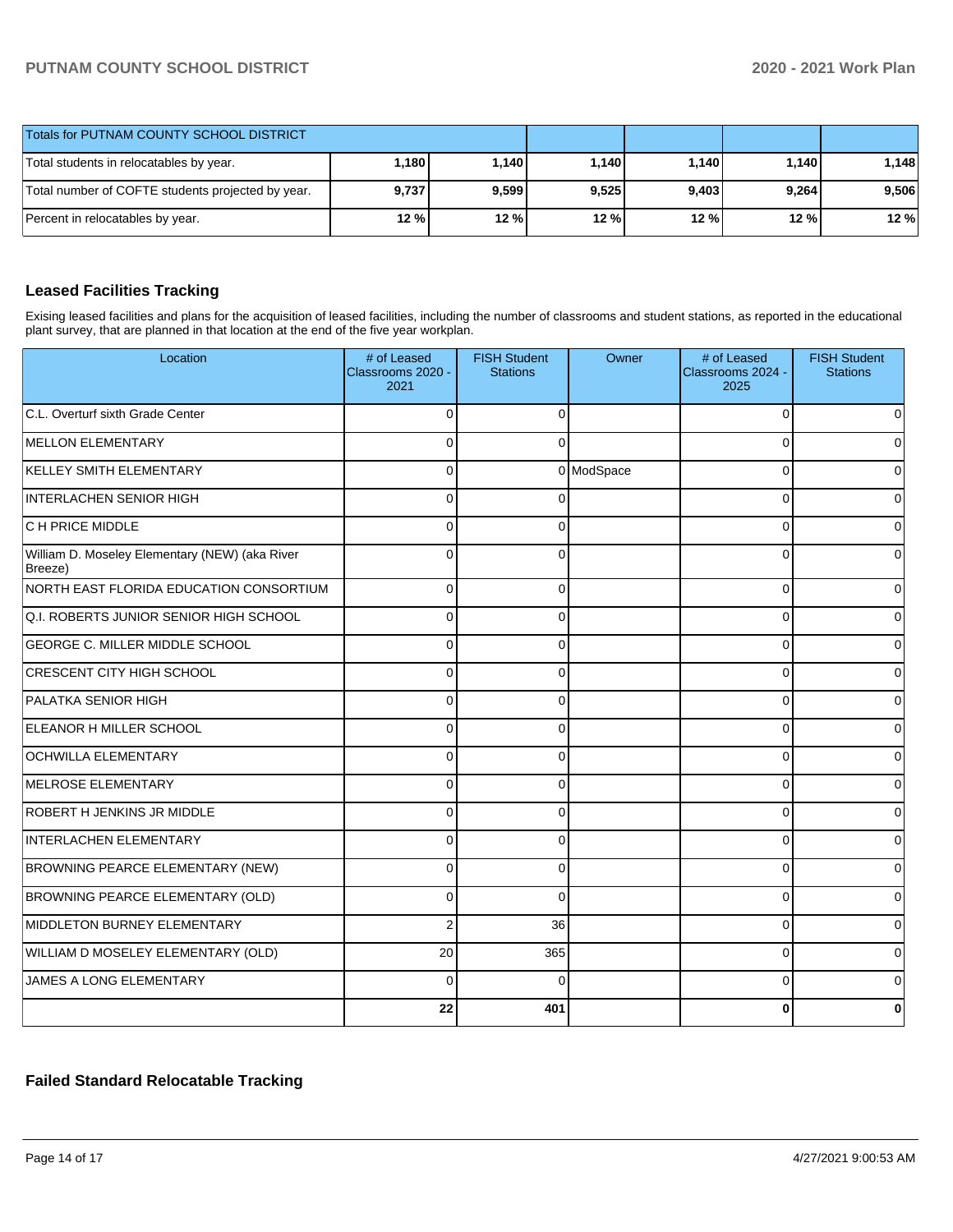Relocatable units currently reported by school, from FISH, and the number of relocatable units identified as 'Failed Standards'.

Nothing reported for this section.

# **Planning**

### **Class Size Reduction Planning**

**Plans approved by the school board that reduce the need for permanent student stations such as acceptable school capacity levels, redistricting, busing, year-round schools, charter schools, magnet schools, public-private partnerships, multitrack scheduling, grade level organization, block scheduling, or other alternatives.**

None

## **School Closure Planning**

**Plans for the closure of any school, including plans for disposition of the facility or usage of facility space, and anticipated revenues.** 

None

# **Long Range Planning**

### **Ten-Year Maintenance**

District projects and locations regarding the projected need for major renovation, repair, and maintenance projects within the district in years 6-10 beyond the projects plans detailed in the five years covered by the work plan.

Nothing reported for this section.

### **Ten-Year Capacity**

Schedule of capital outlay projects projected to ensure the availability of satisfactory student stations for the projected student enrollment in K-12 programs for the future 5 years beyond the 5-year district facilities work program.

Nothing reported for this section.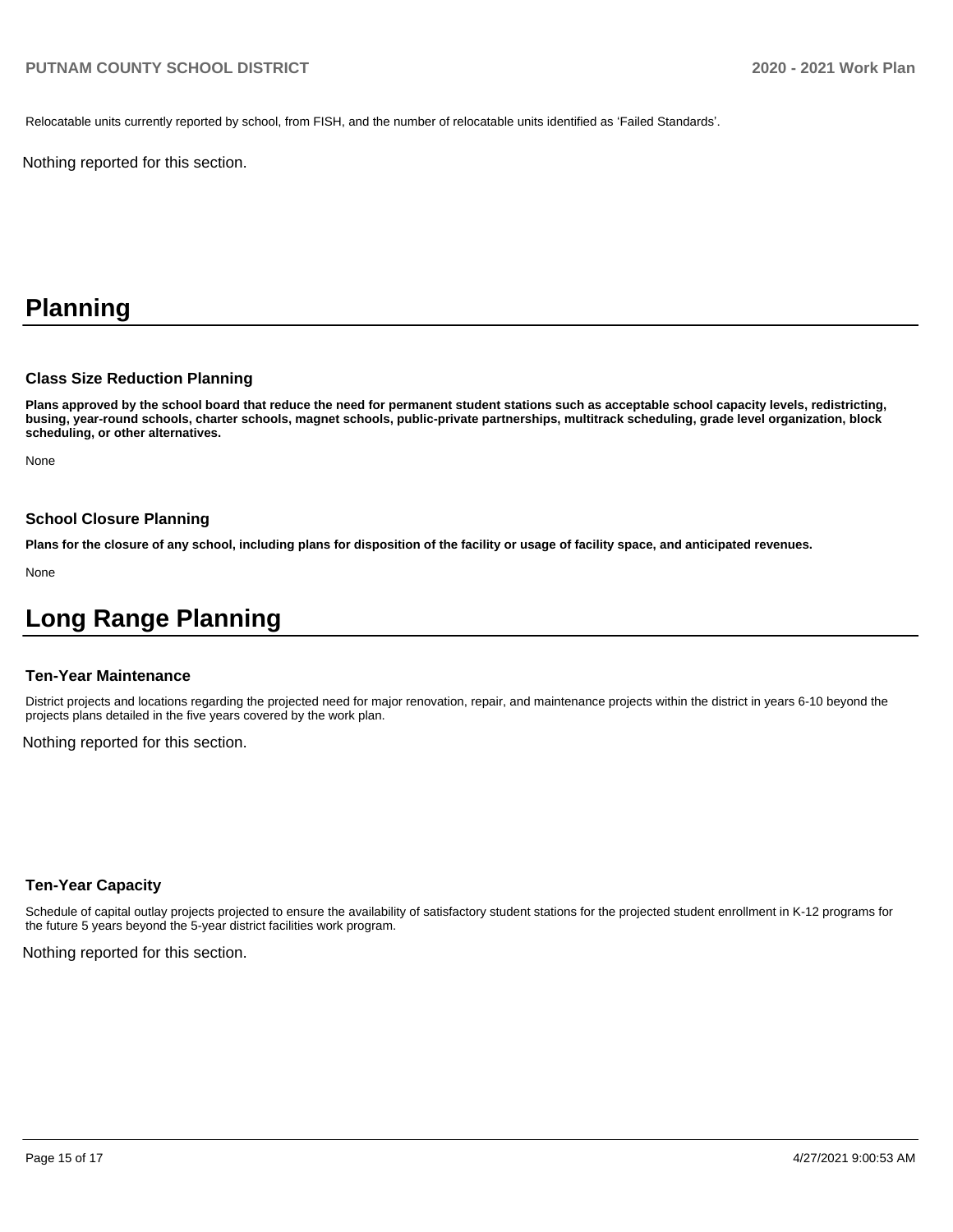### **Ten-Year Planned Utilization**

Schedule of planned capital outlay projects identifying the standard grade groupings, capacities, and planned utilization rates of future educational facilities of the district for both permanent and relocatable facilities.

| <b>Grade Level Projections</b>   | <b>FISH</b><br><b>Student</b><br><b>Stations</b> | Actual 2019 -<br>2020 FISH<br>Capacity | Actual<br>$2019 -$<br>2020<br><b>COFTE</b> | Actual 2019 - 2020<br><b>Utilization</b> | Actual 2020 - 2021 / 2029 - 2030 new<br>Student Capacity to be added/removed | Projected 2029<br>2030 COFTE | Projected 2029 -<br>2030 Utilization |
|----------------------------------|--------------------------------------------------|----------------------------------------|--------------------------------------------|------------------------------------------|------------------------------------------------------------------------------|------------------------------|--------------------------------------|
| Elementary - District<br>lTotals | 6.869                                            | 6.869                                  | 4,842.51                                   | 70.51 %                                  |                                                                              | 4.546                        | 66.18 %                              |
| Middle - District Totals         | 4.187                                            | 3,765                                  | 2,623.92                                   | 69.69 %                                  |                                                                              | 1.996                        | 53.01 %                              |
| High - District Totals           | 4.702                                            | 4,338                                  | 2,256.58                                   | 52.03 %                                  |                                                                              | 2.013                        | 46.40 %                              |
| Other - ESE, etc                 | 702                                              | 271                                    | 121.78                                     | 45.02 %                                  |                                                                              | 65                           | 23.99%                               |
|                                  | 16,460                                           | 15,243                                 | 9.844.79                                   | 64.59 %                                  |                                                                              | 8,620                        | 56.55 %                              |

**Combination schools are included with the middle schools for student stations, capacity, COFTE and utilization purposes because these facilities all have a 90% utilization factor. Use this space to explain or define the grade groupings for combination schools.** 

No comments to report.

### **Ten-Year Infrastructure Planning**

**Proposed Location of Planned New, Remodeled, or New Additions to Facilities in 06 thru 10 out years (Section 28).**

Nothing reported for this section.

Plans for closure of any school, including plans for disposition of the facility or usage of facility space, and anticipated revenues in the 06 thru 10 out **years (Section 29).**

Nothing reported for this section.

### **Twenty-Year Maintenance**

District projects and locations regarding the projected need for major renovation, repair, and maintenance projects within the district in years 11-20 beyond the projects plans detailed in the five years covered by the work plan.

Nothing reported for this section.

### **Twenty-Year Capacity**

Schedule of capital outlay projects projected to ensure the availability of satisfactory student stations for the projected student enrollment in K-12 programs for the future 11-20 years beyond the 5-year district facilities work program.

Nothing reported for this section.